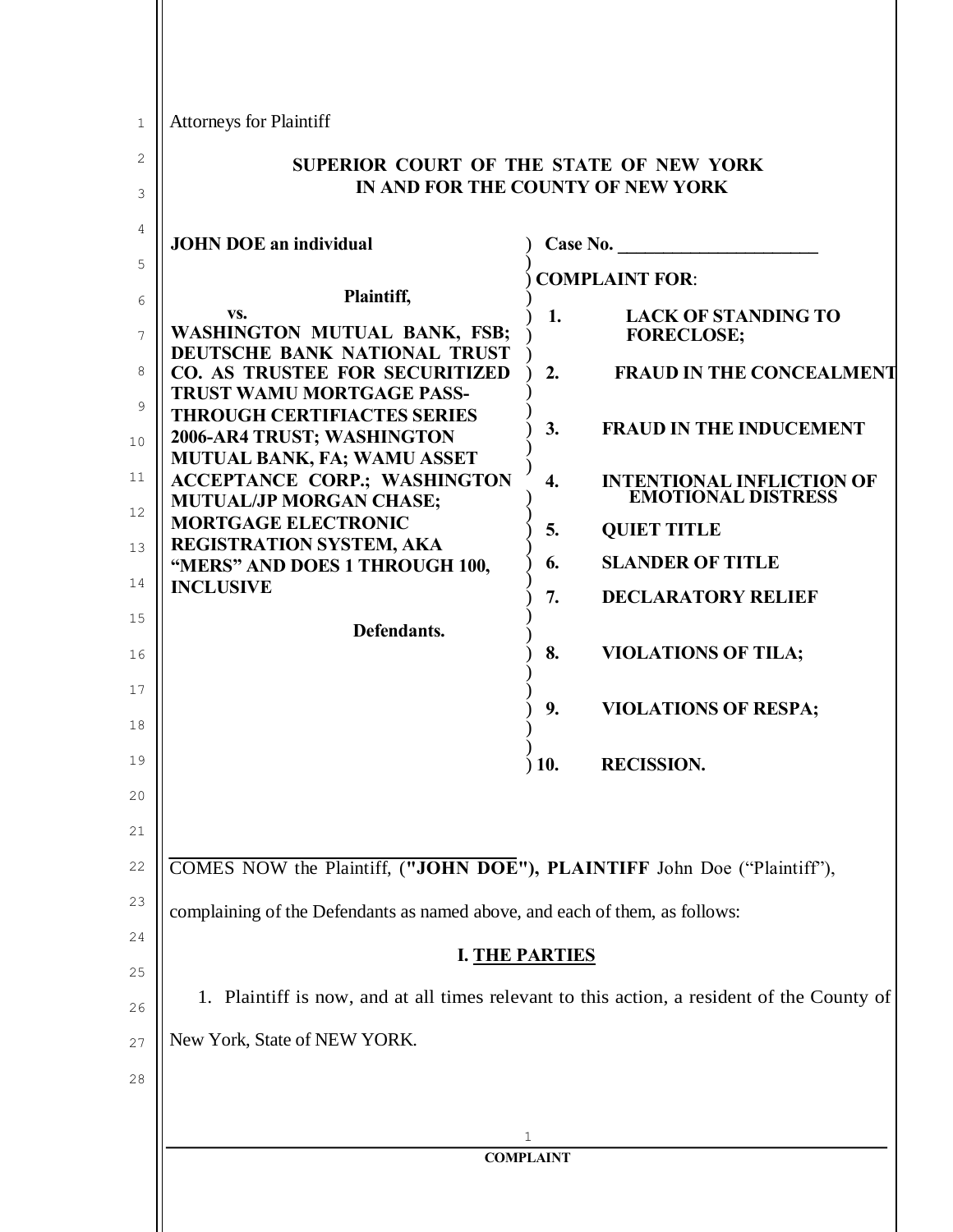4

5

6

7

8

9

 $1<sub>0</sub>$ 

11

12

1

2. Defendant, Washington Mutual Bank, FA is a National Banking Association, doing business in the County of New York, State of NEW YORK. Plaintiff is further informed and believes, and thereon alleges, that Washington Mutual is the Originator of the loan.

3. Defendant, Deutsche Bank National Trust Company (hereafter "Deutsche Bank"), as Trustee for securitized trust WAMU Mortgage Pass-Through Certificates Series 2006-AR4 Trust (hereafter "WAMU 2006-AR4 Trust"). Plaintiff is informed and believe, and thereon allege that, Defendant Deutsche Bank, is a national banking association, doing business in the County of New York, State of NEW YORK and is the purported Master Servicer for Securitized Trust and/or a purported participant in the imperfect securitization of the Note and/or the Deed of Trust as more particularly described in this Complaint.

13 14 15 16 17 18 4. Defendant, Washington Mutual Bank, FA. Plaintiff is informed and believe, and thereon allege that, Defendant Washington Mutual Bank, FA, is a corporation, doing business in the County of New York, State of NEW YORK and is the purported Sponsor for Securitized Trust and/or a purported participant in the imperfect securitization of the Note and/or the Deed of Trust as more particularly described in this Complaint.

19 20 21 22 23  $24$ 5. Defendant, Wamu Asset Acceptance Corp.. Plaintiff is informed and believe, and thereon allege that, Defendant Wamu Asset Acceptance Corp., is a corporation, doing business in the County of New York, State of NEW YORK and is the purported Sponsor for Securitized Trust and/or a purported participant in the imperfect securitization of the Note and/or the Deed of Trust as more particularly described in this Complaint.

25  $26$ 27 28 6. Defendant, Washington Mutual/JP Morgan Chase. Plaintiff is informed and believe, and thereon allege that, Defendant Washington Mutual/JP Morgan Chase, is a corporation, doing business in the County of New York, State of NEW YORK and is the purported Master Servicer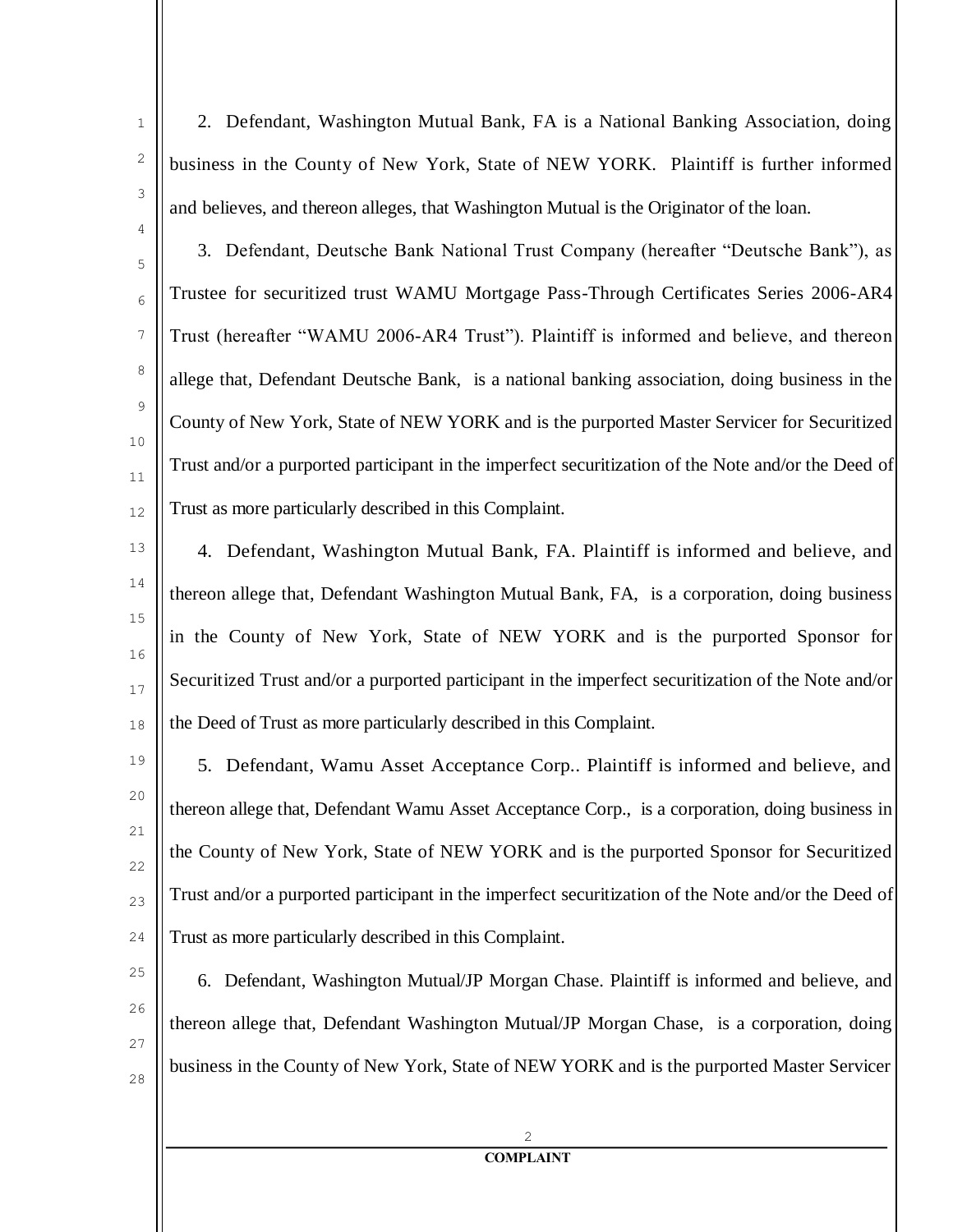for Securitized Trust and/or a purported participant in the imperfect securitization of the Note and/or the Deed of Trust as more particularly described in this Complaint.

3

4

5

6

7

8

9

 $1<sub>0</sub>$ 

11

12

13

1

2

7. Defendant, MORTGAGE ELECTRONIC REGISTRATION SYSTEMS, INC., aka MERS ("MERS"), Plaintiff is informed and believe, and thereon allege, that MERS is a corporation duly organized and existing under the laws of BROWARD, whose last known address is 1818 Library Street, Suite 300, Reston, Virginia 20190; website: [http://www.mersinc.org.](http://www.mersinc.org/) MERS is doing business in the County of BROWARD, State of NEW YORK. Plaintiff is further informed and believe, and thereon allege, that Defendant MERS is the purported Beneficiary under the Deed of Trust and/or is a purported participant in the imperfect securitization of the Note and/or the Deed of Trust, as more particularly described in this Complaint.

- 14
- 15

16

8. At all times relevant to this action, Plaintiff has owned the Property located at 1010 Wall Street New York, NY 10005 (the "Property").

17 18 19 20 21 22 23  $24$ 25 9. Plaintiff does not know the true names, capacities, or basis for liability of Defendants sued herein as Does 1 through 100, inclusive, as each fictitiously named Defendant is in some manner liable to Plaintiff, or claims some right, title, or interest in the Property. Plaintiff will amend this Complaint to allege their true names and capacities when ascertained. Plaintiff is informed and believe, and therefore allege, that at all relevant times mentioned in this Complaint, each of the fictitiously named Defendants are responsible in some manner for the injuries and damages to Plaintiff so alleged and that such injuries and damages were proximately caused by such Defendants, and each of them.

 $26$ 

27 28 10. Plaintiff is informed and believe, and thereon allege, that at all times herein mentioned, each of the Defendants were the agents, employees, servants and/or the joint-venturers of the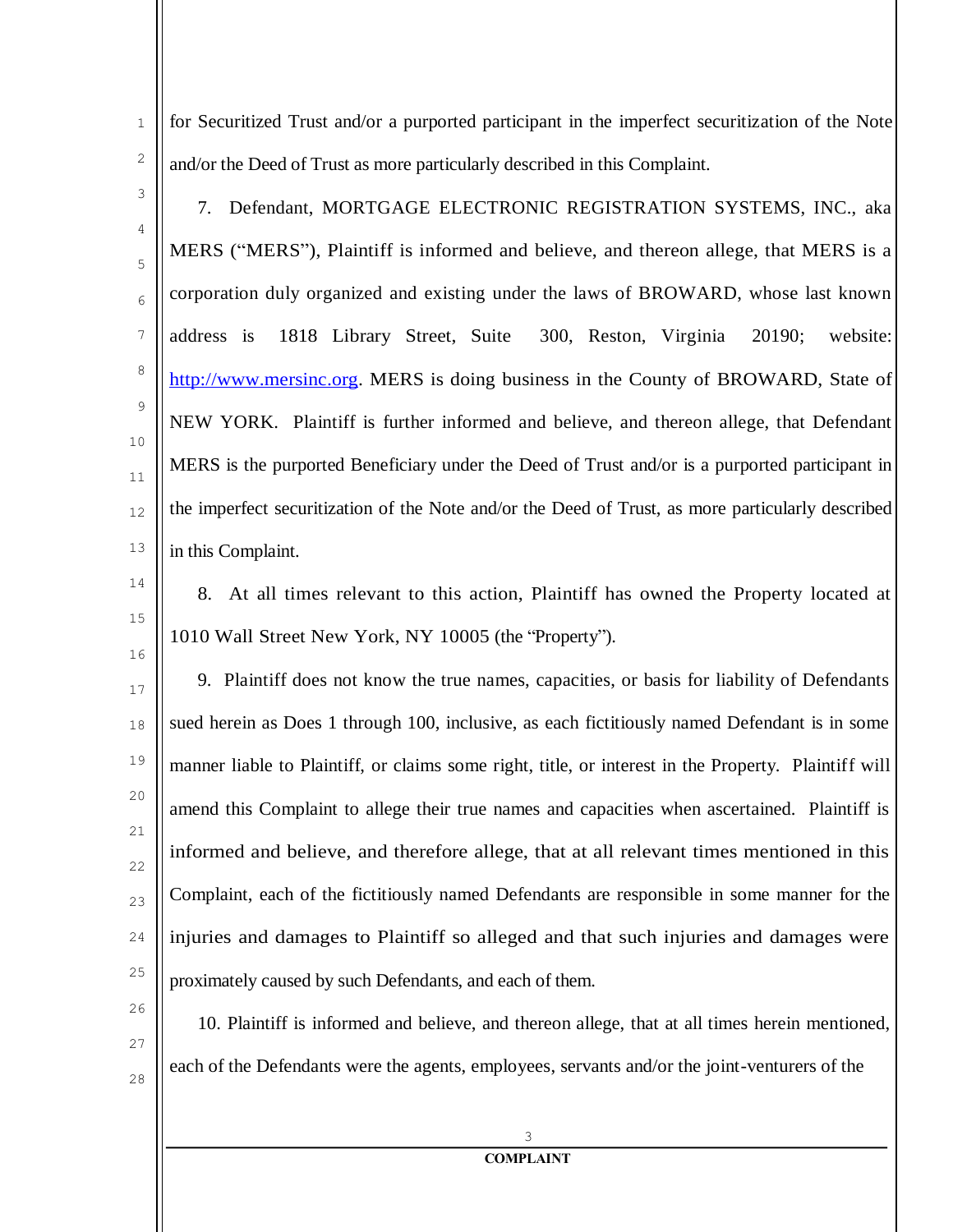| $\mathbf{1}$ | remaining Defendants, and each of them, and in doing the things alleged herein below, were        |  |
|--------------|---------------------------------------------------------------------------------------------------|--|
| 2            | acting within the course and scope of such agency, employment and/or joint venture.               |  |
| 3            | <b>II. JURISDICTION</b>                                                                           |  |
| 4<br>5       | 11. The transactions and events which are the subject matter of this Complaint all occurred       |  |
| 6            | within the County of New York, State of NEW YORK.                                                 |  |
| 7            | 12. The Property is located within the County of New York, State of NEW YORK with an              |  |
| 8            | address of 1010 Wall Street New York, NY 10005.                                                   |  |
| 9            | <b>III. INTRODUCTION</b>                                                                          |  |
| $10$<br>11   | 13. This is an action brought by Plaintiff for declaratory judgment, injunctive and               |  |
| 12           | equitable relief, and for compensatory, special, general and punitive damages.                    |  |
| 13           | 14. Plaintiff, homeowner, disputes the title and ownership of the real property in question       |  |
| 14           | (the "Home"), which is the subject of this action, in that the originating mortgage lender, and   |  |
| 15<br>16     | others alleged to have ownership of Plaintiff's mortgage note and/or Deed of Trust, have          |  |
| 17           | unlawfully sold, assigned and/or transferred their ownership and security interest in a           |  |
| $18\,$       | Promissory Note and Deed of Trust related to the Property, and, thus, do not have lawful          |  |
| 19           | ownership or a security interest in Plaintiff's Home which is described in detail herein. For     |  |
| 20           | these reasons, the Court should Quiet Title to the property in Plaintiff's name.                  |  |
| 21<br>22     | 15. Additionally, Plaintiff homeowner brings causes of action against all defendants for          |  |
| 23           | fraud, intentional infliction of emotional distress, rescission, declaratory relief based, and    |  |
| 24           | violations of T.I.L.A. and R.E.S.P.A., upon the facts and circumstances surrounding Plaintiff's   |  |
| 25           | original loan transaction and subsequent securitization. Defendants' violations of these laws are |  |
| 26           | additional reasons this Court should quiet title in Plaintiff's property in Plaintiff and award   |  |
| 27<br>28     | damages, rescission, declaratory judgment, and injunctive relief as requested below.              |  |
|              |                                                                                                   |  |
|              | 4                                                                                                 |  |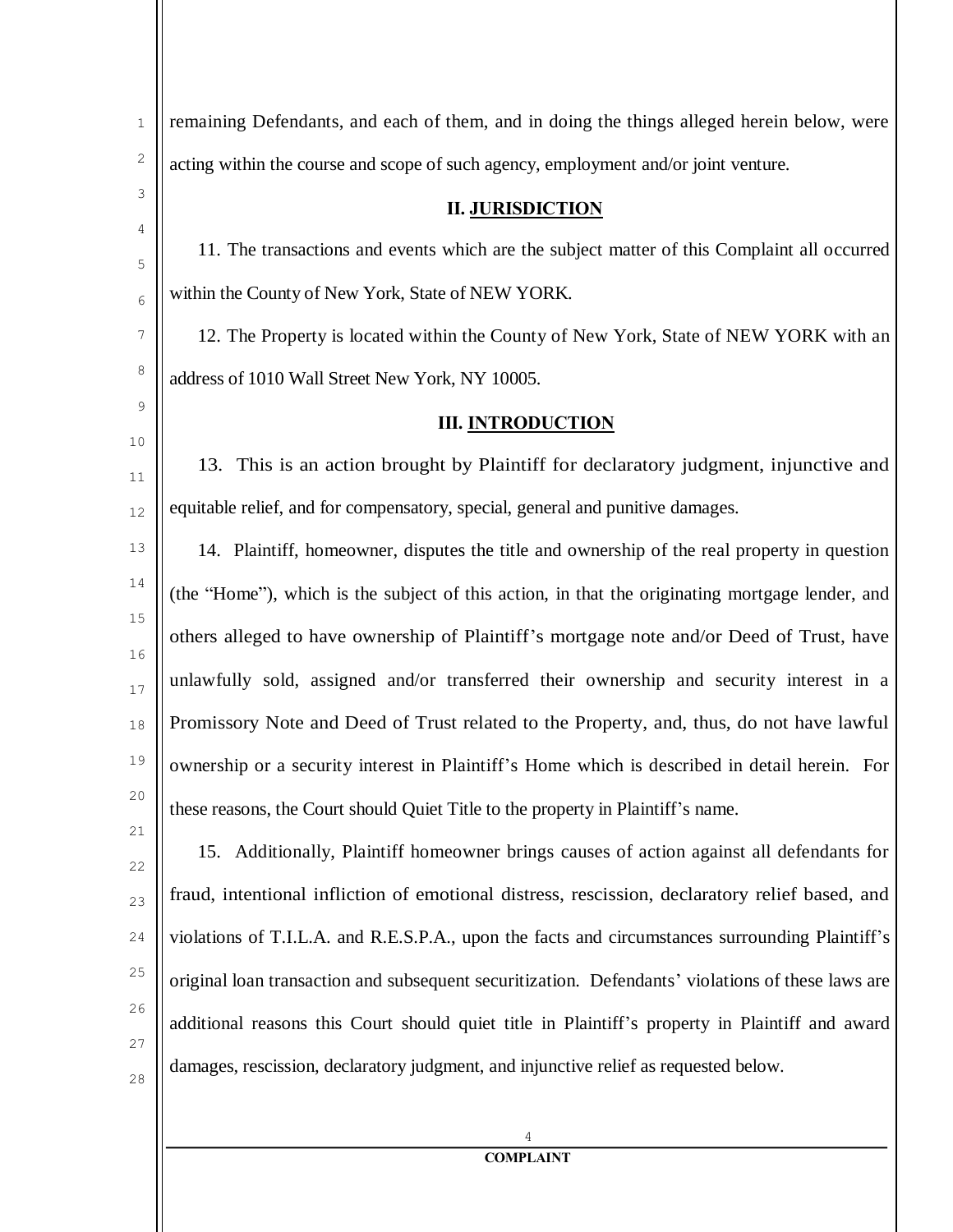16. From 1998 until the financial crash of 2008-2009, over 60 million home loans where sold by originating lender banks to investment banks to be securitized in a complex series of billions of transactions. The Plaintiff's home loan was one of the 60 million notes that were securitized.

12 17. Securitization is the process whereby mortgage loans are turned into securities, or bonds, and sold to investors by Wall Street and other firms. The purpose is to provide a large supply of money to lenders for originating loans, and to provide investments to bond holders which were expected to be relatively safe. The procedure for selling of the loans was to create a situation whereby certain tax laws known as the Real Estate Mortgage Investment Conduit (hereinafter "REMIC") Act were observed, and whereby the Issuing Entities and the Lenders would be protected from either entity going into bankruptcy. In order to achieve the desired "bankruptcy remoteness," numerous "True Sales" of the loans had to occur, in which loans were sold and transferred to the different parties to the securitization.

17 18 19 20 21 22 18. A "True Sale" of the loan would be a circumstance whereby one party owned the Note and then sold it to another party. An offer would be made, accepted and compensation given to the "seller" in return for the Note. The Notes would be transferred, and the Deeds of Trust assigned to the buyers of the Note, with an Assignment made every step of the way, and, furthermore, each Note would be endorsed to the next party by the previous assignee of record.

 $23$  $24$ 25 26 19. Each REMIC Trust created by the investment banks, usually under New York Law, would be funded with thousands to tens-of-thousands of mortgage notes. In order to maintain their bankruptcy-protected status, REMIC's had to have closing dates by which every mortgage note that was to be sold to the REMIC had to be "owned" by the REMIC. Once the

27

1

2

3

4

5

6

7

8

9

 $1<sub>0</sub>$ 

11

13

14

15

16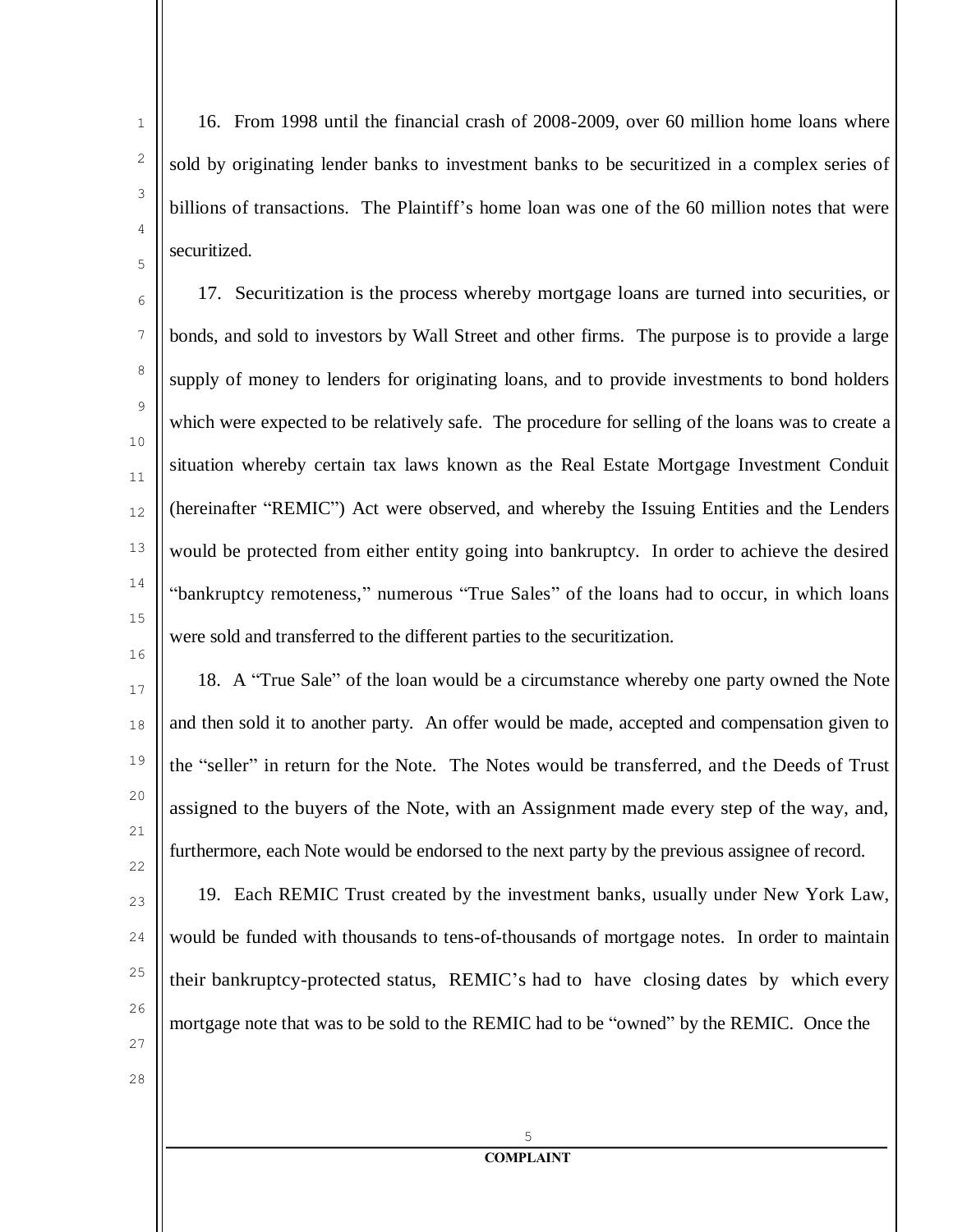4

5

6

7

8

9

10

11

12

13

14

15

16

17

18

19

20

21

22

Originator/Lender

· Originates loan

w/Borrower:

servicing rights

may retain

to loan.

23

 $24$ 

25

 $26$ 

27

28

1

REMIC closed, it could accept no more mortgage notes under the terms of REMIC law, and it would begin selling securities backed by payments from homeowners on the notes it "owned".

20. How a particular mortgage loan ended up being transferred to a REMIC in the securitization process is governed by a contract known as a Pooling and Servicing Agreement ("PSA"). The PSA is a Trust Agreement required to be filed under penalty of perjury with the United States Securities and Exchange Commission ("SEC") and which, along with another document, the Mortgage Loan Purchase Agreement ("MLPA"), is the operative securitization document created by the finance and securitization industry to memorialize securitization transactions.

21. When the Plaintiff in this case closed on her property, her original lender (or other entity claiming ownership of the note) signed a PSA that governed plaintiff's particular mortgage note. The PSA agreement, as described in more detail below, detailed the closing date by which the homeowner's loan must be "sold" to the REMIC, and described exactly how the homeowner's note is to find its way from the original lender to the REMIC trust.

22. A typical PSA calls for a homeowner's note to be transferred at least four times to different key parties before it comes into possession of the REMIC trustee. Here is a chart detailing the typical key party assignment chain required by a typical PSA:

Sponsor

**Buys closed** 

loans from

origination

operations.

its own

Originaotor; may

add loans from

Depositor

Supposedly buys

loans in a "True

REMIC trustee.

Sale" and

immediatly

conveys to

**REMIC Trustee** 

· Holds legal

has loans serviced for the

benefit of

ownership and

security holders.

23. As part of the process, the banks almost universally separated the mortgage note from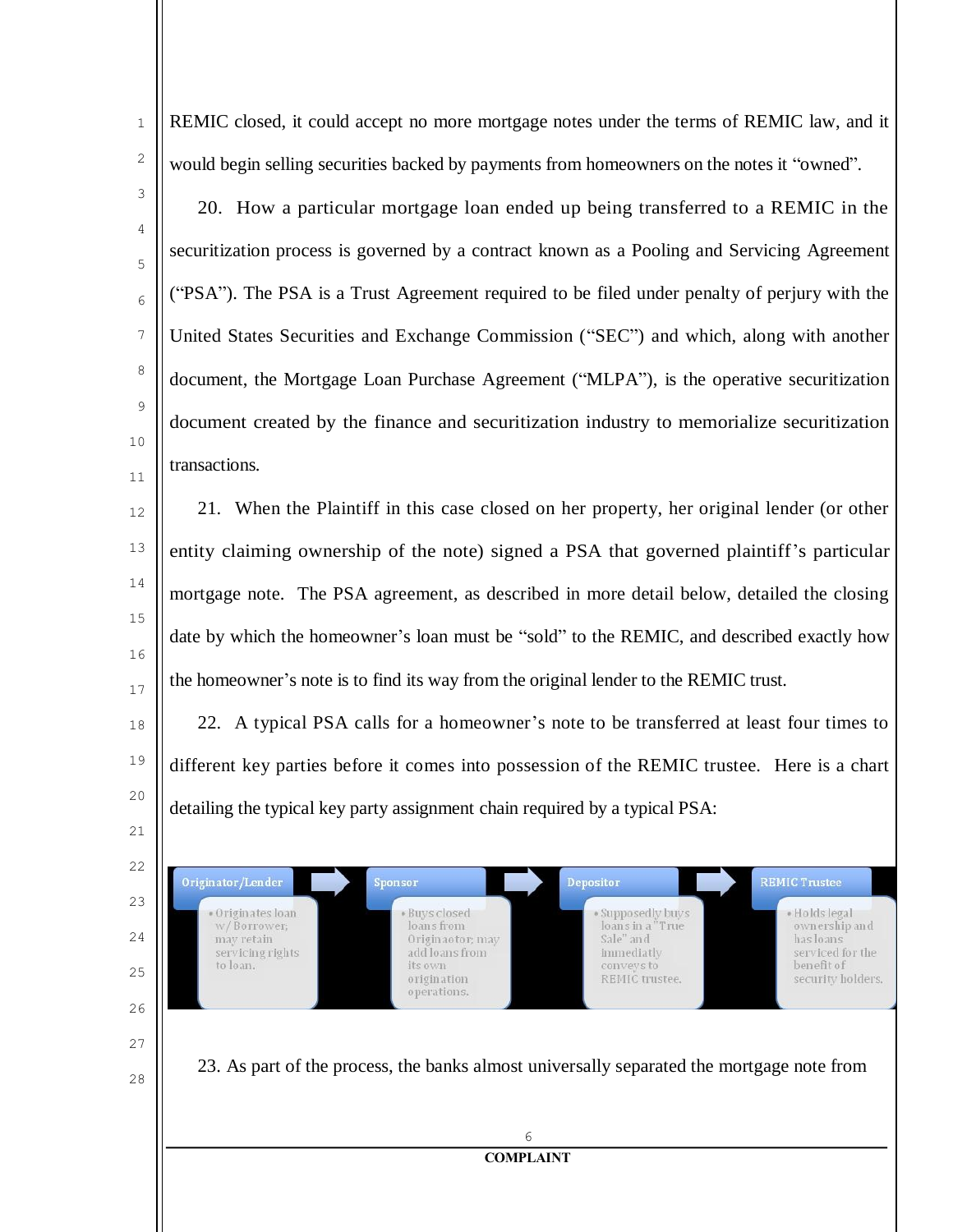the deed of trust. Under the common law, the owner of the note has the right to payments on the note, and the owner of the deed of trust has the right to foreclose on the homeowner if the homeowner defaults on the note. Traditionally, before investment banks began securitizing mortgage notes, the holder of the note would universally hold the deed of trust. This made sense because the party with the right to collect payments on the note would want to be able to foreclose using the deed of trust if the homeowner defaulted.

24. However, to streamline the securitization process, the investment banks created an entity called Mortgage Electronic Registrations System ("MERS"), who is one of the defendants in this case. The investment banks, in addition to using MERS' electronic database to track the buying, selling, and assignments of securitized mortgage notes (bypassing the county clerks' offices), would transfer deeds of trust to MERS, thereby separating the mortgage note from the deed of trust. MERS would hold the deed of trust for whoever later claimed to be the "owner" of the homeowners' mortgage note.

25. Plaintiff alleges that Defendants, and each of them, cannot show proper receipt, possession, transfer, negotiations, assignment and ownership of the borrower's original Promissory Note and Deed of Trust, resulting in imperfect security interests and claims.

20 23  $24$ 25 26 26. Plaintiff further alleges that Defendants, and each of them, cannot establish possession and proper transfer and/or indorsement of the Promissory Note and proper assignment of the Deed of Trust herein; therefore, none of the Defendants have perfected any claim of title or security interest in the Property. Defendants, and each of them, do not have the ability to establish that the mortgages that secure the indebtedness, or Note, were legally or properly acquired.

27

1

2

3

4

5

6

7

8

9

10

11

12

13

14

15

16

17

18

19

21

22

28

27. Plaintiff alleges that an actual controversy has arisen and now exists between the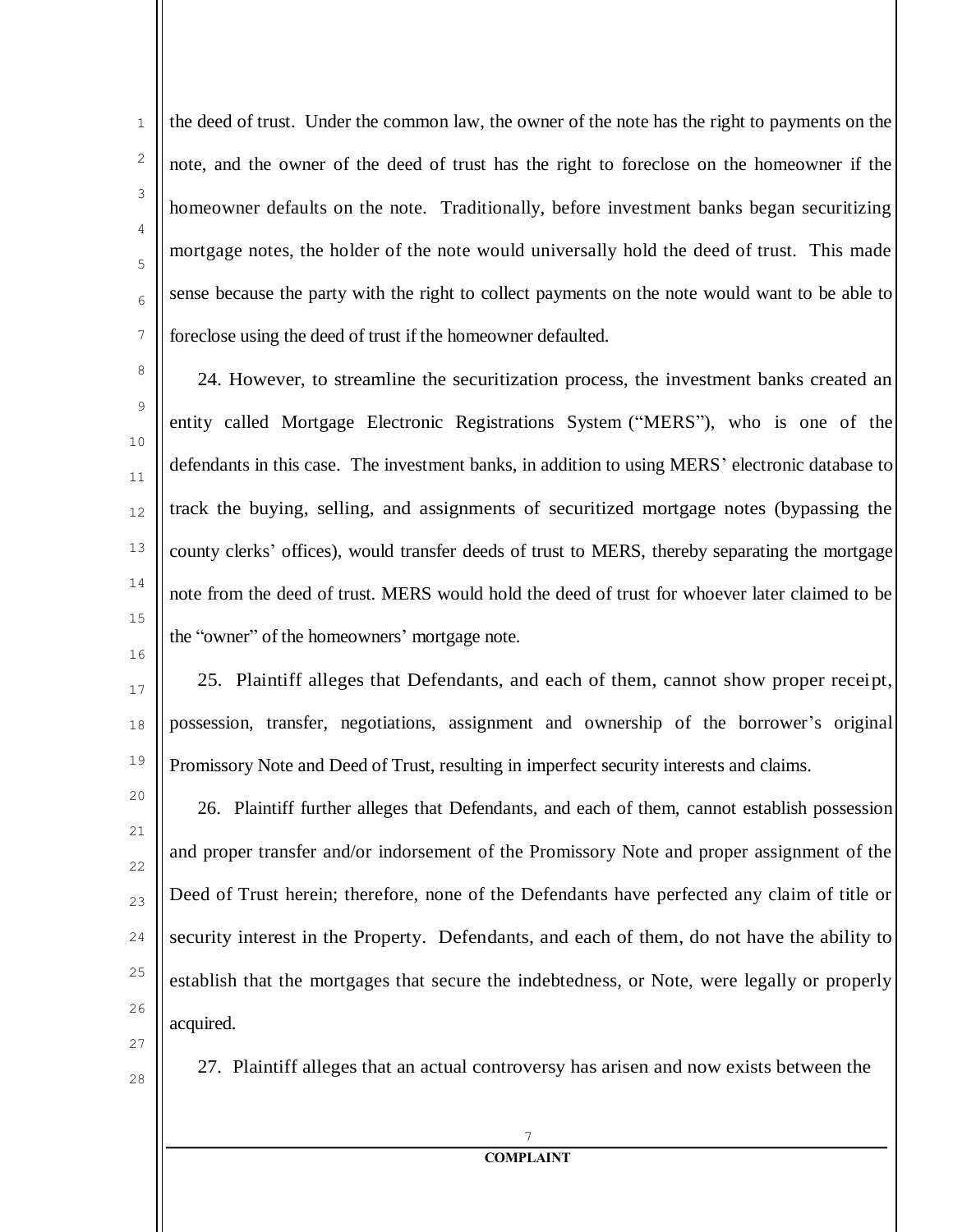| 1        | Plaintiff and Defendants, and each of them. Plaintiff desires a judicial determination and                                                                                 |
|----------|----------------------------------------------------------------------------------------------------------------------------------------------------------------------------|
| 2        | declaration of its rights with regard to the Property and the corresponding Promissory Note and                                                                            |
| 3        | Deed of Trust.                                                                                                                                                             |
| 4<br>5   | 28. Plaintiff also seeks redress from Defendants identified herein for damages, for other                                                                                  |
| 6        | injunctive relief, and for cancellation of written instruments based upon:                                                                                                 |
| 7<br>8   | a. An invalid and unperfected security interest in Plaintiff's Home hereinafter<br>described;                                                                              |
| 9<br>10  | b. Void "True Sale(s)" violating NEW YORK law and express terms of the<br>Pooling and Servicing Agreement ("PSA") governing the securitization of<br>Plaintiff's mortgage; |
| 11<br>12 | c. An incomplete and ineffectual perfection of a security interest in Plaintiff's<br>Home;                                                                                 |
| 13       | <b>IV. FACTUAL ALLEGATIONS</b>                                                                                                                                             |
| 14       | 29. On or about March 1, 2006 (hereinafter referred to as "Closing Date") Plaintiff entered                                                                                |
| 15<br>16 | into a consumer credit transaction with Washington Mutual by obtaining a \$520,000.00                                                                                      |
| 17       | mortgage loan secured by Plaintiff's principal residence, (Subject Property). This note was                                                                                |
| 18       | secured by a First Trust Deed on the Property in favor of Washington Mutual.                                                                                               |
| 19       | 30. Plaintiff's loan was securitized, with the Note not being properly transferred to                                                                                      |
| 20       | Defendant, Deutsche Bank, acting as the Trustee for the WAMU 2006-AR4 Trust holding                                                                                        |
| 21<br>22 | plaintiff's note. Documents filed with the SEC by the securitization participants allegedly                                                                                |
| 23       | claim that the note and deed of trust at issue in this case were sold, transferred and securitized                                                                         |
| 24       | by Defendants, with other loans and mortgages with an aggregate principal balance of                                                                                       |
| 25       | approximately \$932,087,563.09 into the WAMU 2006-AR4 Trust, which is a Common Law                                                                                         |
| 26       | Trust formed pursuant to New York law. A detailed description of the mortgage loans which                                                                                  |
| 27<br>28 | form the WAMU 2006-AR4 Trust is included in Form 424B5 ("the Prospectus"), which has                                                                                       |
|          | 8                                                                                                                                                                          |
|          | <b>COMPLAINT</b>                                                                                                                                                           |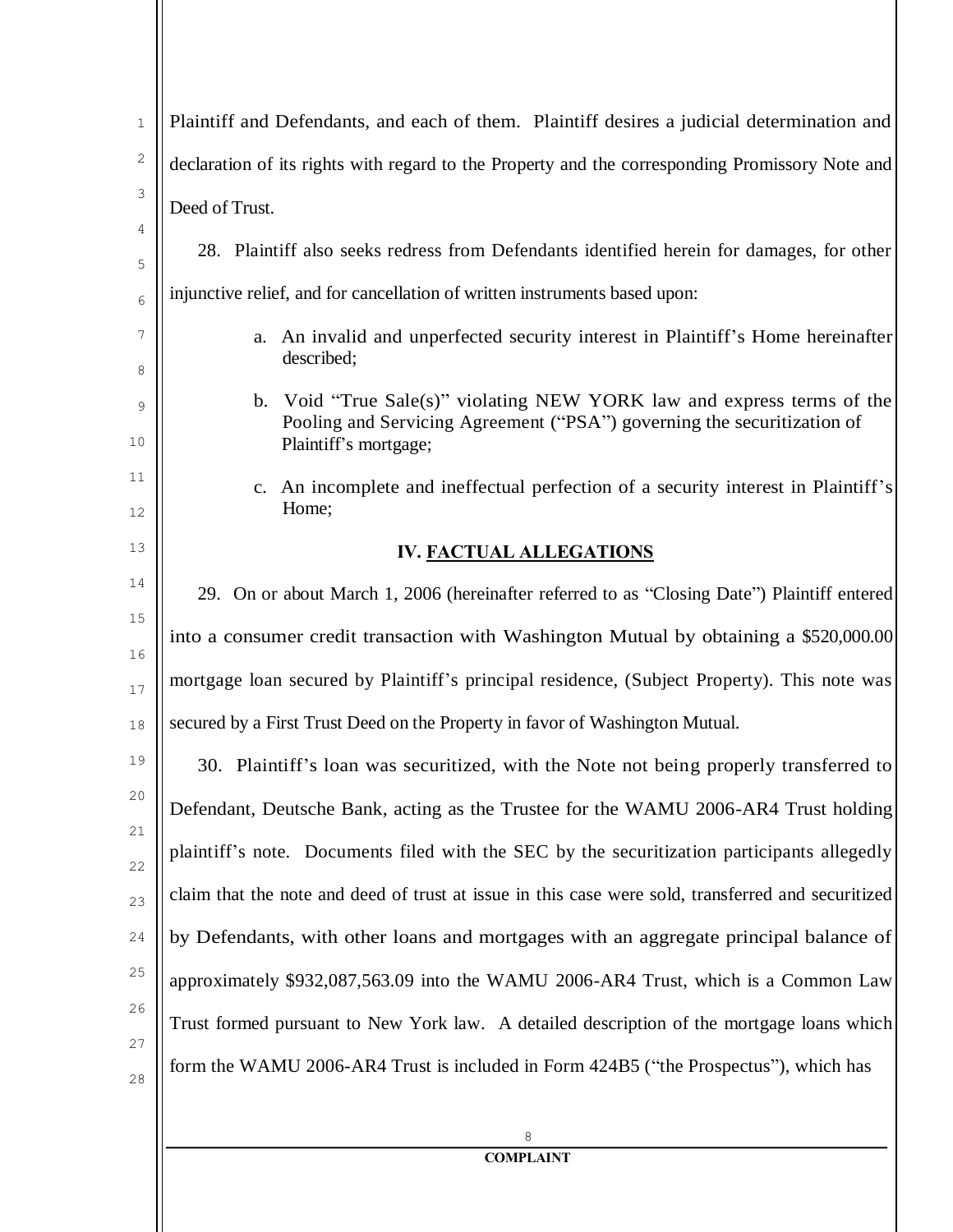been duly filed with the SEC and which can be accessed through the above mentioned footnote. 31. An expert, certified, forensic audit of the Plaintiff's loan documents reveals that Plaintiff's mortgage note was required to at least go through this assignment chain of key parties before it reached the REMIC trustee it was destined for:

suine Entity

· WAMU Pass-

Through Trust<br>2006-AR4

**EMICTrustee** 

Deutsche Bank

Nat. Trust Co.

1

2

3

4

5

6

7

deinator/Lende

• Washington<br>Mutual Bank, FA

insor/Seller

• Washington<br>Mutual Bank, FA

8

9

10

11

12

13

14

32. The Plaintiff's PSA requires that his/her note or deed of trust had to be endorsed and assigned, respectively, to the trust and executed by multiple intervening parties in the above chain of assignment before it reached the REMIC Trustee.

• WAMU Asset<br>Acceptance Corp.

15 16 17 18 33. Plaintiff executed a series of documents, including but not limited to a Note and Deed of Trust, securing the Property in the amount of note. The original beneficiary and nominee under the Deed of Trust was MERS.

19 20 21 22 23  $24$ 25 34. Plaintiff is informed and believes, and thereon alleges, that the purchase mortgage on the Property, the debt or obligation evidenced by the Note and the Deed of Trust executed by Plaintiff in favor of the original lender and other Defendants, regarding the Property, was not properly assigned and transferred to Defendants operating the pooled mortgage funds or trusts in accordance with the PSA and/or NEW YORK law of the entities making and receiving the purported assignments to this trust.

 $26$ 27 28 35. Plaintiff alleges that the PSA requires that each Note or Deed of Trust had to be endorsed and assigned, respectively, to the trust and executed by multiple intervening parties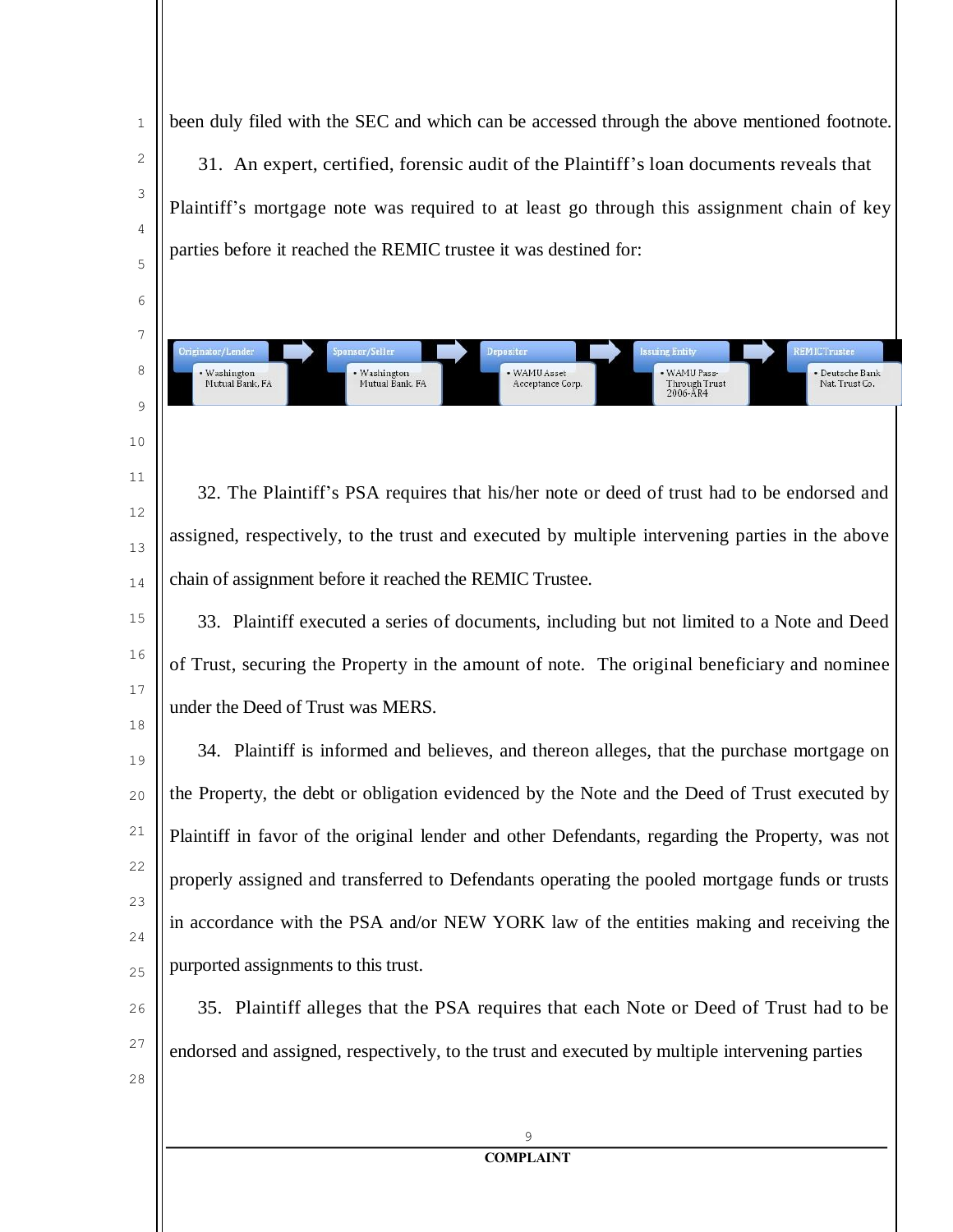before it reached the Trust. Here, neither the Note nor the Deed of Trust was assigned to the Securitized Trust by the closing date. Therefore, under the PSA, any assignments of the Deed of Trust beyond the specified closing date for the Trust are void.

36. Plaintiff further alleges that even if the Deed of Trust had been transferred into the Trust by the closing date, the transaction is still void as the Note would not have been transferred according to the requirements of the PSA, since the PSA requires a complete and unbroken chain of transfers and assignments to and from each intervening party.

37. Plaintiff is informed and believes, and thereon allege, that the WAMU 2006-AR4 Trust had no officers or directors and no continuing duties other than to hold assets and to issue the series of certificates of investment in mortgage backed securities as described in the Prospectus identified herein below. A detailed description of the mortgage loans which form the WAMU 2006-AR4 Trust is included in Form 424B5 ("the Prospectus"), which has been duly filed with the SEC and which can be accessed through the below mentioned footnote.<sup>1</sup>

17 18 19 38. Plaintiff also alleges that the Note was secured by the Deed of Trust. Plaintiff allege that as of the date of the filing of this Complaint, the Deed of Trust had not been legally assigned to any other party or entity.

20 21 22 23  $24$ 25 39. Plaintiff is informed and believes, that Defendant Deutsche Bank, alleges that it is the "holder and owner" of the Note and the beneficiary of the Deed of Trust. However, the Note and Deed of Trust identify the mortgagee and note holder as the original lending institution or Mortgage Originator. Documents state that the original lender allegedly sold the mortgage loan to WAMU 2006-AR4 Trust.

 $26$ 

1

2

3

4

5

6

7

8

9

10

11

12

13

14

15

16

27

28

<sup>1</sup> [http://www.sec.gov/Archives/edgar/data/815018/000116231807000567/m0565424b5.htm](http://www.sec.gov/archives/edgar/data/815018/000116231807000567/m0565424b5.htm)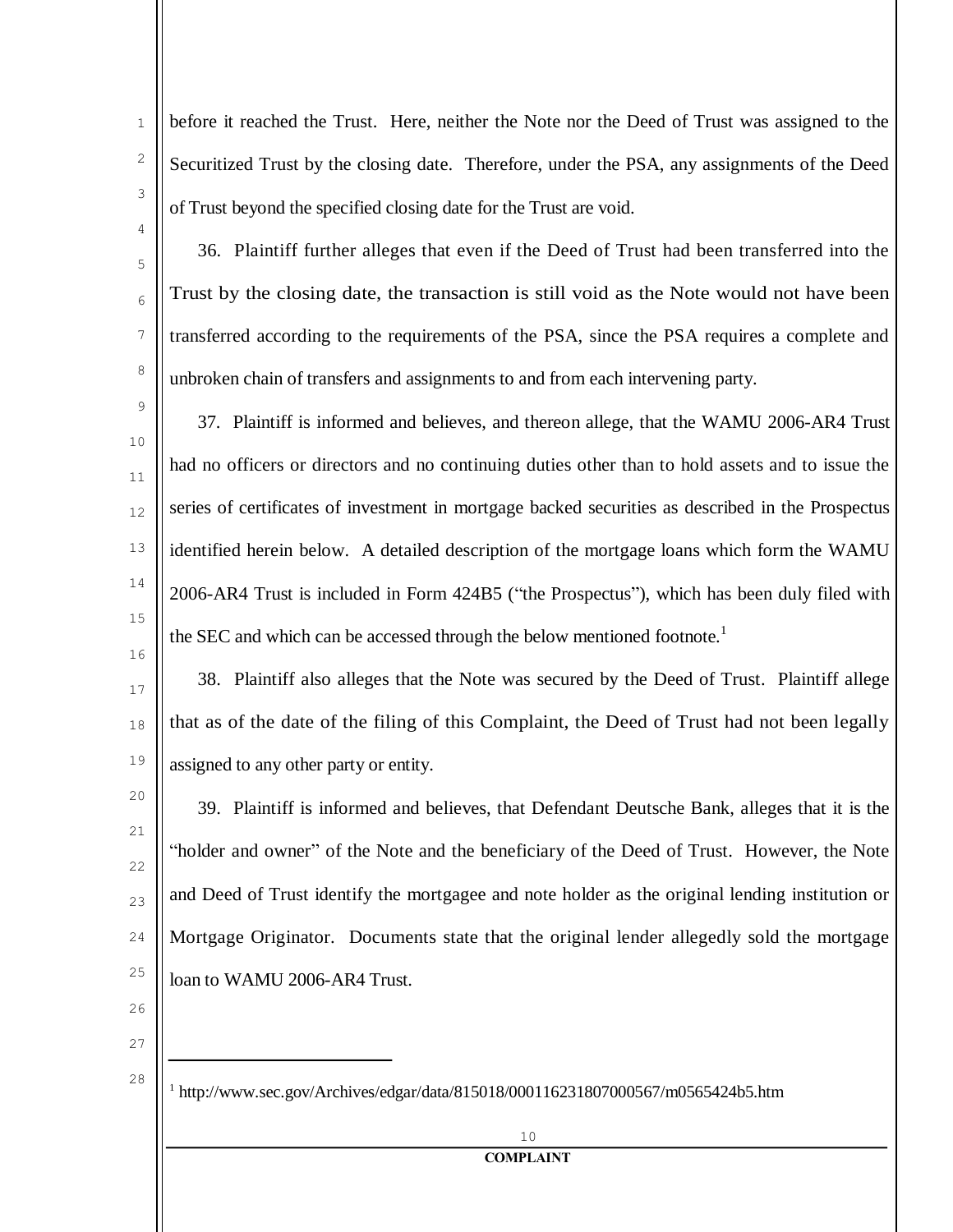40. Plaintiff further alleges that no documents or records can be produced that demonstrate that prior to the closing date for WAMU 2006-AR4 Trust, the Note was duly endorsed, transferred and delivered to WAMU 2006-AR4 Trust, including all intervening transfers. Nor can any documents or records be produced that demonstrate that prior to the closing date, the Deed of Trust was duly assigned, transferred and delivered to WAMU 2006-AR4 Trust, including all intervening assignments.

41. Plaintiff further alleges that any documents that purport to transfer any interest in the Note to WAMU 2006-AR4 Trust after the Trust closing date are void as a matter of law, pursuant to NEW YORK trust law and relevant portions of the PSA.

12 13 14 15 16 17 18 19 42. Plaintiff's debt or obligation did not comply with New York law, and/or other laws and statutes, and, thus, do not constitute valid and enforceable "True Sales." Any security interest in the Property was, thus, never perfected. The alleged holder of the Note is not the beneficiary of the Deed of Trust. The alleged beneficiary of Plaintiff's Deed of Trust does not have the requisite title, perfected security interest or standing to proceed in a foreclosure; and/or is not the real party in interest with regard to any action taken or to be taken against the Property.

43. Plaintiff is also informed and believe, and thereon alleges that at all times herein mentioned, and any assignment of a Deed of Trust without proper transfer of the obligation that it secures is a legal nullity.

 $24$ 25 26 44. In order for the Trustee of the Securitized Trust to have a valid and enforceable secured claim against Plaintiff's Home, the Trustee must prove and certify to all parties that, among other things required under the PSA:

27

20

21

22

23

1

2

3

4

5

6

7

8

9

10

11

28

a. There was a complete and unbroken chain of indorsements and transfers of the Note from and to each party to the securitization transaction (which should be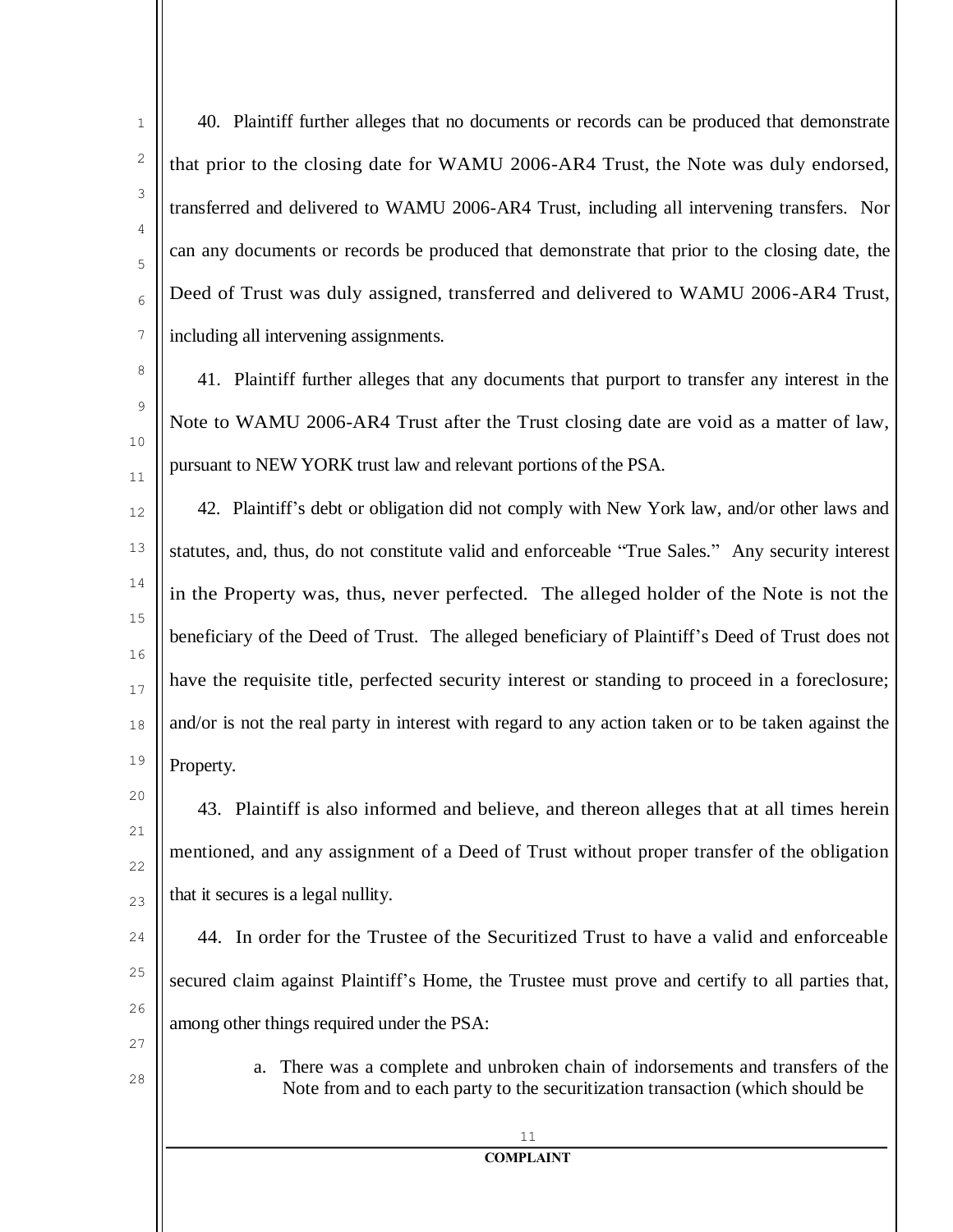| 1<br>2       | from the (A) Mortgage Originator to the (B) Sponsor to the (C) Depositor to the<br>(D) Trust/Trustee, and that all of these indorsements and transfers were<br>completed prior to the Trust closing dates (see discussion below); and                                                                                                       |
|--------------|---------------------------------------------------------------------------------------------------------------------------------------------------------------------------------------------------------------------------------------------------------------------------------------------------------------------------------------------|
| 3<br>4       | b. The Trustee of the Securitized Trust had actual physical possession of the Note<br>at that point in time, when all indorsements and assignments had been<br>Absent such proof, Plaintiff alleges that the Trust cannot<br>completed.                                                                                                     |
| 5<br>6<br>7  | demonstrate that it had perfected its security interest in Plaintiff's Home that is<br>the subject of this action. Therefore, if the Defendants, and each of them, did<br>not hold and possess the Note on or before the closing date of the Trust herein,<br>they are estopped and precluded from asserting any secured or unsecured claim |
| 8            | in this case.<br>45. Plaintiff is informed and believes, and thereon alleges, that pursuant to the terms of the                                                                                                                                                                                                                             |
| 9<br>$10$    | PSA, the Mortgage Originator (i.e., the original lender herein) agreed to transfer and endorse to                                                                                                                                                                                                                                           |
| $11\,$       |                                                                                                                                                                                                                                                                                                                                             |
| 12           | the Trustee for the Securitized Trust, without recourse, including all intervening transfers and                                                                                                                                                                                                                                            |
| 13           | assignments, all of its right, title and interest in and to the mortgage loan (Note) of Plaintiff's                                                                                                                                                                                                                                         |
| 14           | herein and all other mortgage loans identified in the PSA.                                                                                                                                                                                                                                                                                  |
| 15           | 46. Plaintiff is further informed and believes, and thereon alleges, that the PSA provides                                                                                                                                                                                                                                                  |
| 16           | that the transfers and assignments are absolute, were made for valuable consideration, to wit, in                                                                                                                                                                                                                                           |
| 17           | exchange for the certificates described in the PSA, and were intended by the parties to be a                                                                                                                                                                                                                                                |
| $18\,$<br>19 | bona fide or "True Sale." Since, as alleged herein below, True Sales did not actually occur,                                                                                                                                                                                                                                                |
| 20           | Plaintiff alleges that the Defendant Trustees are estopped and precluded from asserting any                                                                                                                                                                                                                                                 |
| 21           | secured or unsecured claim in this case.                                                                                                                                                                                                                                                                                                    |
| 22           | 47. Plaintiff is further informed and believes, and thereon alleges, that as a result of the                                                                                                                                                                                                                                                |
| 23           | PSA and other documents signed under oath in relation thereto, the Mortgage Originator,                                                                                                                                                                                                                                                     |
| 24           | sponsor and Depositor are estopped from claiming any interest in the Note that is allegedly                                                                                                                                                                                                                                                 |
| 25<br>26     | secured by the Deed of Trust on Plaintiff's Home herein.                                                                                                                                                                                                                                                                                    |
| 27           | 48. Plaintiff is informed and believe, and thereon allege, that the Note in this case and the                                                                                                                                                                                                                                               |
| 28           |                                                                                                                                                                                                                                                                                                                                             |
|              | other mortgage loans identified in the PSA, were never actually transferred and delivered by                                                                                                                                                                                                                                                |
|              | 12<br><b>COMPLAINT</b>                                                                                                                                                                                                                                                                                                                      |
|              |                                                                                                                                                                                                                                                                                                                                             |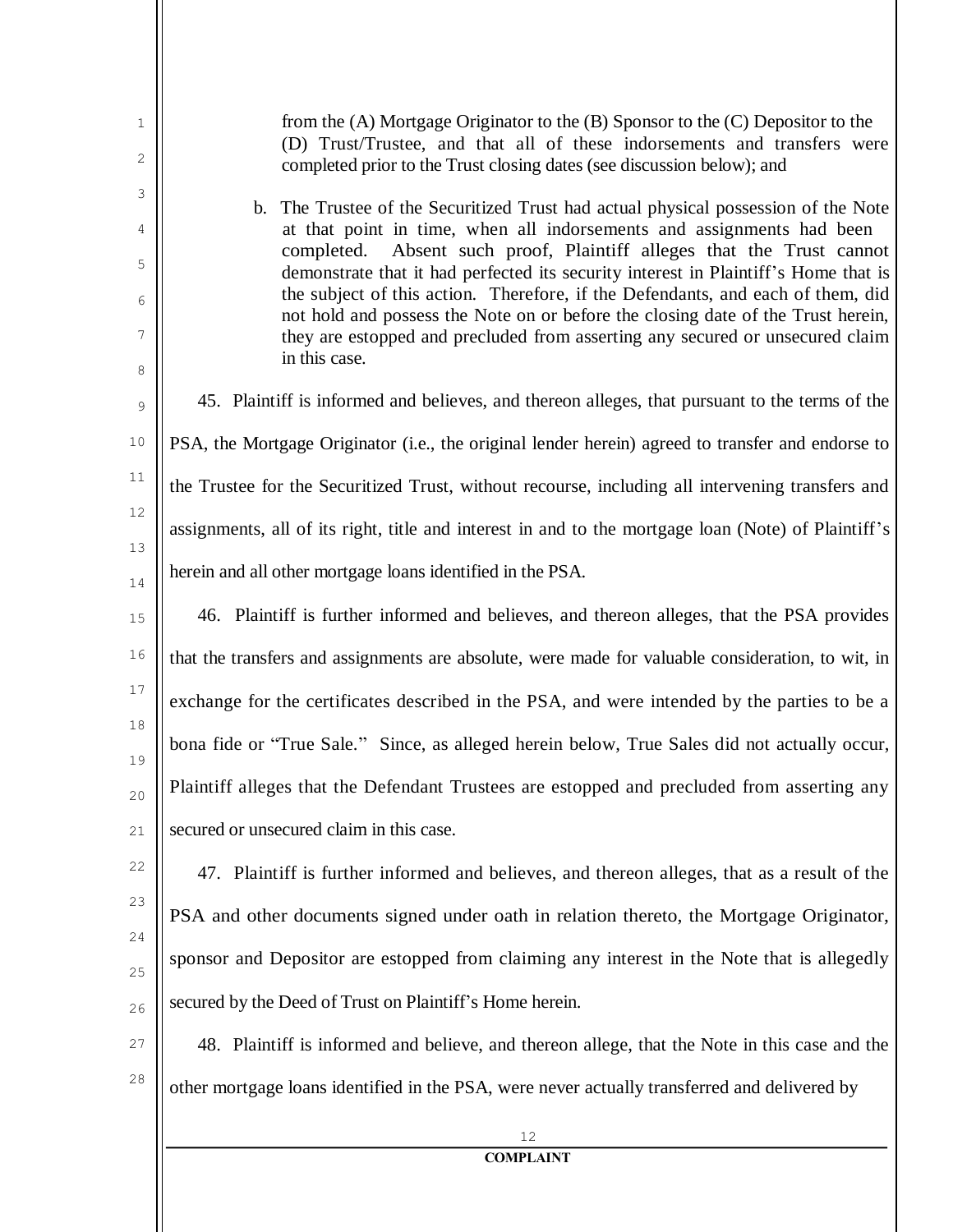| $1\,$          | the Mortgage Originator to the Sponsor or to the Depositor nor from the Depositor to the                                                                                                                                                       |
|----------------|------------------------------------------------------------------------------------------------------------------------------------------------------------------------------------------------------------------------------------------------|
| $\mathbf{2}$   | Trustee for the Securitized Trust. Plaintiff further alleges, on information and belief, that the                                                                                                                                              |
| 3              | PSA herein provides that the Mortgage Files of the Mortgages were to be delivered to WAMU                                                                                                                                                      |
| 4<br>5         | 2006-AR4 Trust, which Mortgage Files include the original Deeds of Trust, herein.                                                                                                                                                              |
| 6              | 49. Based upon the foregoing, Plaintiff is further informed and believe, and thereon allege,                                                                                                                                                   |
| $\overline{7}$ | that the following deficiencies exist, in the "True Sale" and securitization process as to this                                                                                                                                                |
| 8              | Deed of Trust which renders invalid any security interest in the Plaintiff's mortgage, including,                                                                                                                                              |
| 9              | but not limited to:                                                                                                                                                                                                                            |
| 10             |                                                                                                                                                                                                                                                |
| 11<br>12       | The splitting or separation of title, ownership and interest in Plaintiff's Note and<br>a.<br>Deed of Trust of which the original lender is the holder, owner and beneficiary<br>of Plaintiff's Deed of Trust;                                 |
| 13             | When the loan was sold to each intervening entity, there were no Assignments<br>$\mathbf{b}$ .                                                                                                                                                 |
| 14             | of the Deed of Trust to or from any intervening entity at the time of the sale.<br>Therefore, "True Sales" could not and did not occur;                                                                                                        |
| 15             | c. The failure to assign and transfer the beneficial interest in Plaintiff's Deed of                                                                                                                                                           |
| 16<br>17       | Trust to Deutsche Bank, in accordance with the PSA of the Defendants, as<br><b>Securitization Participants;</b>                                                                                                                                |
| 18<br>19       | d. The failure to endorse, assign and transfer Plaintiff's Note and/or mortgage to<br>Defendant Deutsche Bank, as Trustee for WAMU 2006-AR4 Trust, in<br>accordance with the PSA;                                                              |
| 20<br>21       | No Assignments of Beneficiary or Indorsements of the Note to each of the<br>e.<br>intervening entities in the transaction ever occurred under NEW YORK law,<br>which is conclusive proof that no true sales occurred as required under the PSA |
| 22             | filed with the SEC; and                                                                                                                                                                                                                        |
| 23<br>24       | Defendants, and each of them, violated the pertinent terms of the PSA.<br>f.                                                                                                                                                                   |
| 25             | 50. Plaintiff, therefore, alleges, upon information and belief, that none of the parties to                                                                                                                                                    |
| 26             | neither the securitization transaction, nor any of the Defendants in this case, hold a perfected                                                                                                                                               |
| 27             | and secured claim in the Property; and that all Defendants are estopped and precluded from                                                                                                                                                     |
| 28             | asserting an unsecured claim against Plaintiff's estate                                                                                                                                                                                        |
|                | 13                                                                                                                                                                                                                                             |
|                | <b>COMPLAINT</b>                                                                                                                                                                                                                               |
|                |                                                                                                                                                                                                                                                |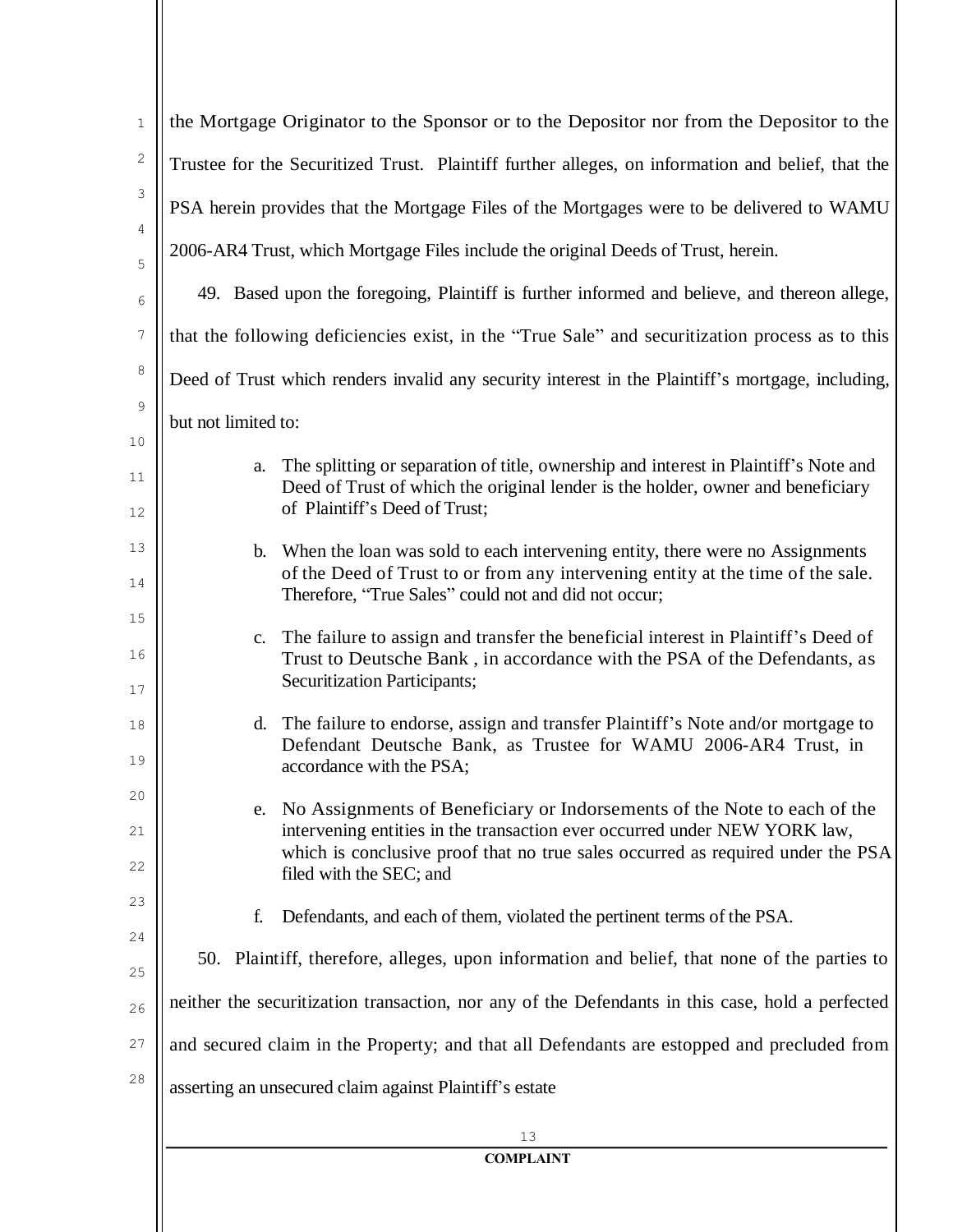11

1

2

51. The terms of the finance transaction with Washington Mutual are not clear or conspicuous, nor consistent, and are illegal which violates several statutes and is in essence creates a fraudulent and unenforceable loan. Further, this loan was underwritten without proper due diligence by Washington Mutual as evidenced by their failure to verify borrower's income utilizing signed IRS Income Tax Disclosure Form 4506T which would have provided past borrower tax returns. Washington Mutual also used a "GDW Cost of Savings" as the Index for the basis of this loan. Because the Lender controls this Index and it is directly based upon the average rate of interest Washington Mutual parent company, it was not a valid index for the basis of the loan.

12 13 14 15 16 17 18 19 20 21 22 23  $24$ 25 52. In addition, and unbeknownst to Plaintiff, Washington Mutual illegally, deceptively and/or otherwise unjustly, qualified Plaintiff for a loan which Washington Mutual knew or should have known that Plaintiff could not qualify for or afford by, for example, the underwriter has approved this loan based upon credit scores and the borrower's Stated Income only. Had Washington Mutual used a more accurate and appropriate factor, such as Tax Forms and a more determinative level of scrutiny of determining comply with the requirement to provide Plaintiff with a Mortgage Loan Origination Agreement the debt to income ratio, Plaintiff would not have qualified for the loan in the first place. Consequently, Washington Mutual sold Plaintiff a loan product that it knew or should have known would never be able to be fully paid back by Plaintiff. Washington Mutual ignored long-standing economic principals of underwriting and instead, knowingly, liberally, greedily and without any regard for Plaintiff's rights sold Plaintiff a deceptive loan product.

- $26$
- 27
- 28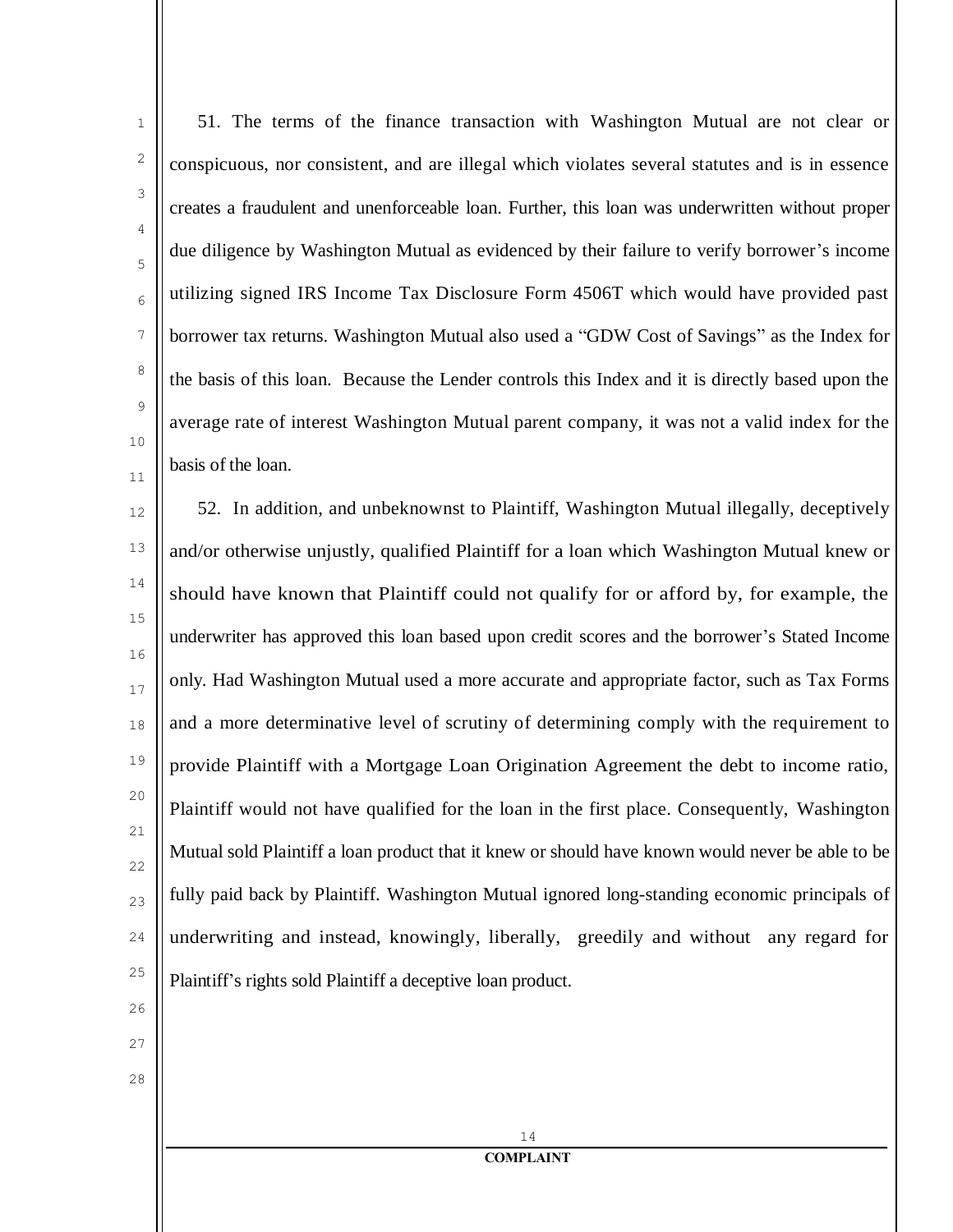| $\mathbf{1}$ | 53. There was no determination of the ability of the borrower to repay the loan, with            |
|--------------|--------------------------------------------------------------------------------------------------|
| 2            | complete disregard for the Guidance Letters issued by Federal Agencies and even Federal and      |
| 3            | State Law.                                                                                       |
| 4            | 54. Additionally, Defendants, and each of them, neither explained the workings of the            |
| 5<br>6       | entire mortgage loan transaction, how the rates, finance charges, costs and fees were computed,  |
| 7            | nor the inherent volatility of the loan product(s) provided by Defendants.                       |
| 8            | 55. The purpose of entering into the above-described mortgage loan transactions was for          |
| 9            | Plaintiff to eventually own the Property. That purpose was knowingly and intentionally           |
| 10           | thwarted and indeed made impossible by Defendants' combined actions as alleged herein.           |
| 11<br>12     | V. FIRST CAUSE OF ACTION.                                                                        |
| 13           | <u>LACK OF STANDING</u>                                                                          |
| 14           | <b>No Defendant has Standing to Foreclose</b><br>A.                                              |
| 15           | 56. Plaintiff re-alleges and incorporates by reference all preceding paragraphs as though        |
| 16           | fully set forth herein.                                                                          |
| $17\,$       | 57. An actual controversy has arisen and now exists between Plaintiff and Defendants             |
| 18<br>19     | specified hereinabove, regarding their respective rights and duties, in that Plaintiff contends  |
| 20           | that Defendants, and each of them, do not have the right to foreclose on the Property because    |
| 21           | Defendants, and each of them, have failed to perfect any security interest in the Property, or   |
| 22           | cannot prove to the court they have a valid interest. Thus, the purported power of sale by the   |
| 23           | above specified Defendants, and each of them, no longer applies.                                 |
| 24<br>25     | 58. Plaintiff is informed and believes and there upon allege that the only individual who        |
| $26$         | has standing to foreclose is the holder of the note because they have a beneficial interest. The |
| 27           | only individuals who are the holder of the note are the certificate holders of the securitized   |
| 28           |                                                                                                  |
|              | 15                                                                                               |
|              | <b>COMPLAINT</b>                                                                                 |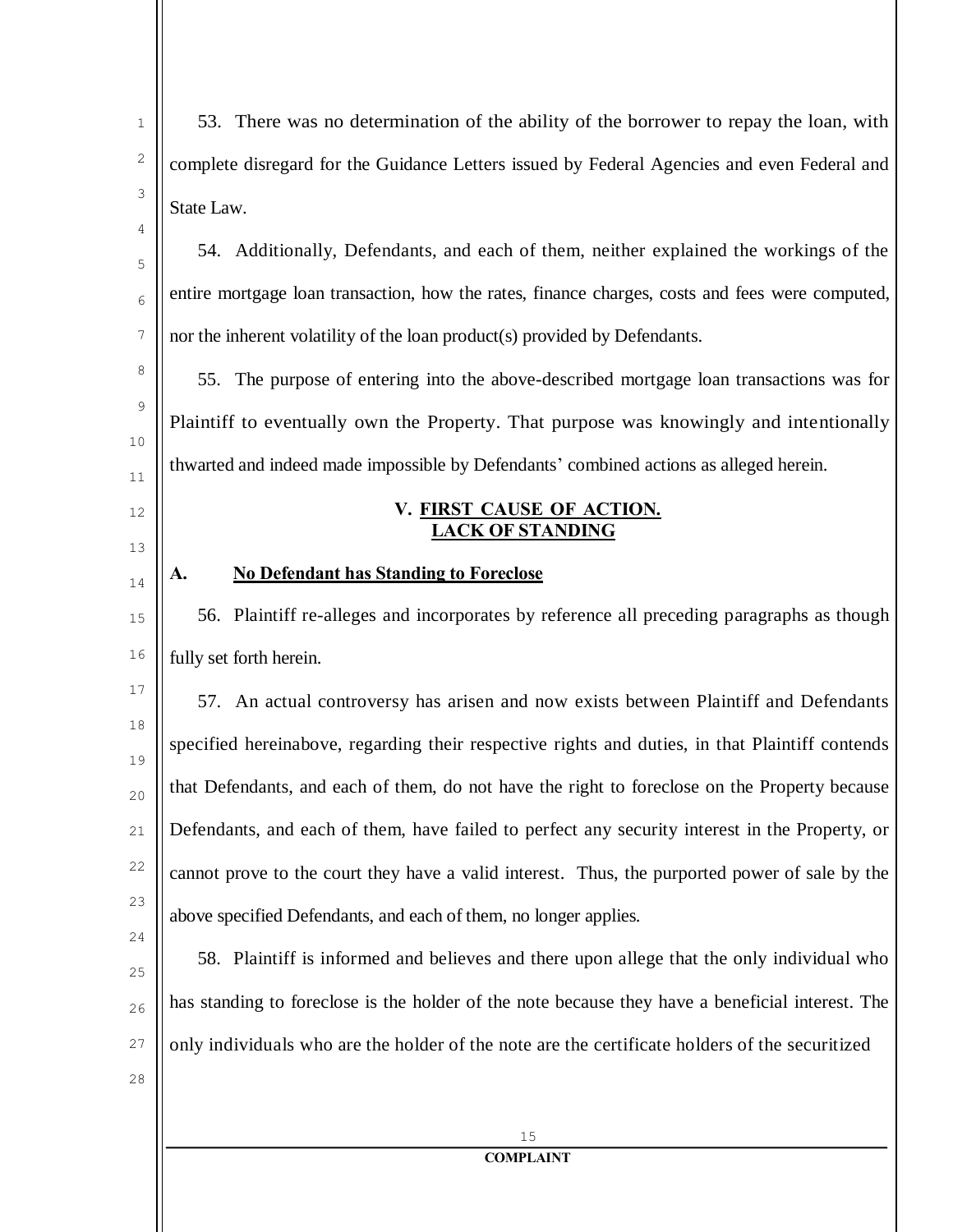4

5

6

7

8

1

trust because they are the end users and pay taxes on their interest gains; furthermore, all of the banks or other entities holding the note in the middle of the chain of transfers were paid in full.

59. Plaintiff further contends that the above specified Defendants, and each of them, do not have the right to foreclose on the Property because said Defendants, and each of them, did not properly comply with the terms of Defendants' own securitization requirements and falsely or fraudulently prepared documents required for Defendants, and each of them, to foreclose as a calculated and fraudulent business practice.

9 10 11 12 13 14 15 16 17 18 19 60. Plaintiff requests that this Court find that the purported power of sale contained in the Note and Deed of Trust has no force and effect at this time, because Defendants' actions in the processing, handling and attempted foreclosure of this loan involved numerous fraudulent, false, deceptive and misleading practices, including, but not limited to, violations of State laws designed to protect borrowers, which has directly caused Plaintiff to be at an equitable disadvantage to Defendants, and each of them. Plaintiff further requests that title to the Property remain in its name, with said Deed of Trust remaining in beneficiaries' name, during the pendency of this litigation, and deem that any attempted sale of the Property is "unlawful and void".

20

21

22

23

25

26

27

28

#### **B. Defendant MERS Cannot be a Real Party in Interest in a Securitized Mortgage**

61. Since the creation of Plaintiff's Note herein and Deed of Trust, Defendant MERS was named the "beneficiary" of the Deed of Trust.

 $24$ 62. Plaintiff is informed and believes, and thereon alleges, that Defendant MERS lacks the authority under its corporate charter to foreclose a mortgage, or to own or transfer an interest in a securitized mortgage because MERS charter limits MERS' powers and duties to functioning as an electronic registration system of certain types of securities.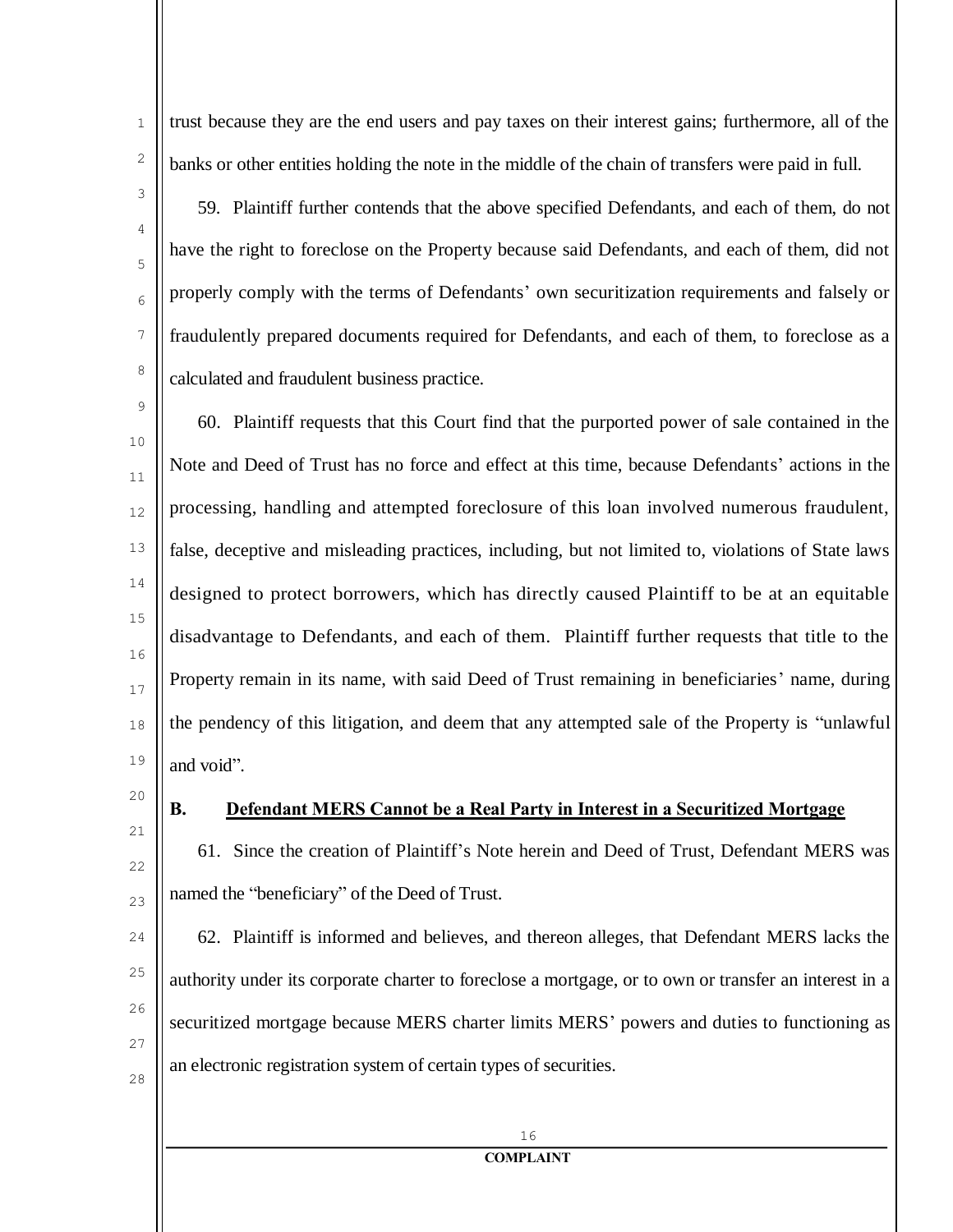4

5

6

7

8

9

10

11

12

14

17

18

25

 $26$ 

27

28

1

63. Plaintiff is informed and believes, and thereon alleges, that in order to conduct a foreclosure action, a person or entity must have standing.

64. Plaintiff is informed and believes, and thereon alleges, that pursuant to New York law, to perfect the transfer of mortgage paper as collateral, the owner should physically deliver the note to the transferee. Without physical transfer, the sale of the note is invalid as a fraudulent conveyance or as unperfected.

65. The Note in this action identifies the entity to whom it was payable, the original lender. Therefore, the Note herein cannot be transferred unless it is endorsed; the attachments to the notice of default do not establish that indorsements were made, nor are there any other notices which establish that the original lender endorsed and sold the note to another party.

13 15 16 66. Furthermore, insofar as the parties to the securitization of Plaintiff's Note and Deed of Trust base their claim that the Note was transferred or assigned to Defendant Deutsche Bank, the Trustee of the Securitized Mortgage herein, by the original lender, it is well established state law that the assignment of a Deed of Trust does not automatically assign the underlying promissory note and right to be paid and the security interest is incident of the debt.

19 20 21 22 23  $24$ 67. Pursuant to state law, to perfect the transfer of mortgage papers as collateral for a debt, the owner should physically deliver the note to the transferee. Without physical transfer, the sale of the note is invalid as a fraudulent conveyance, or as unperfected. The Note herein specifically identifies the party to whom it was payable to and the Note, therefore, cannot be transferred unless it is endorsed.

68. Defendants, and each of them, cannot produce any evidence that the Promissory Note has been transferred; therefore, Defendant MERS could only transfer whatever interest it had in the Deed of Trust herein. The Promissory Note and Deed of Trust are inseparable: an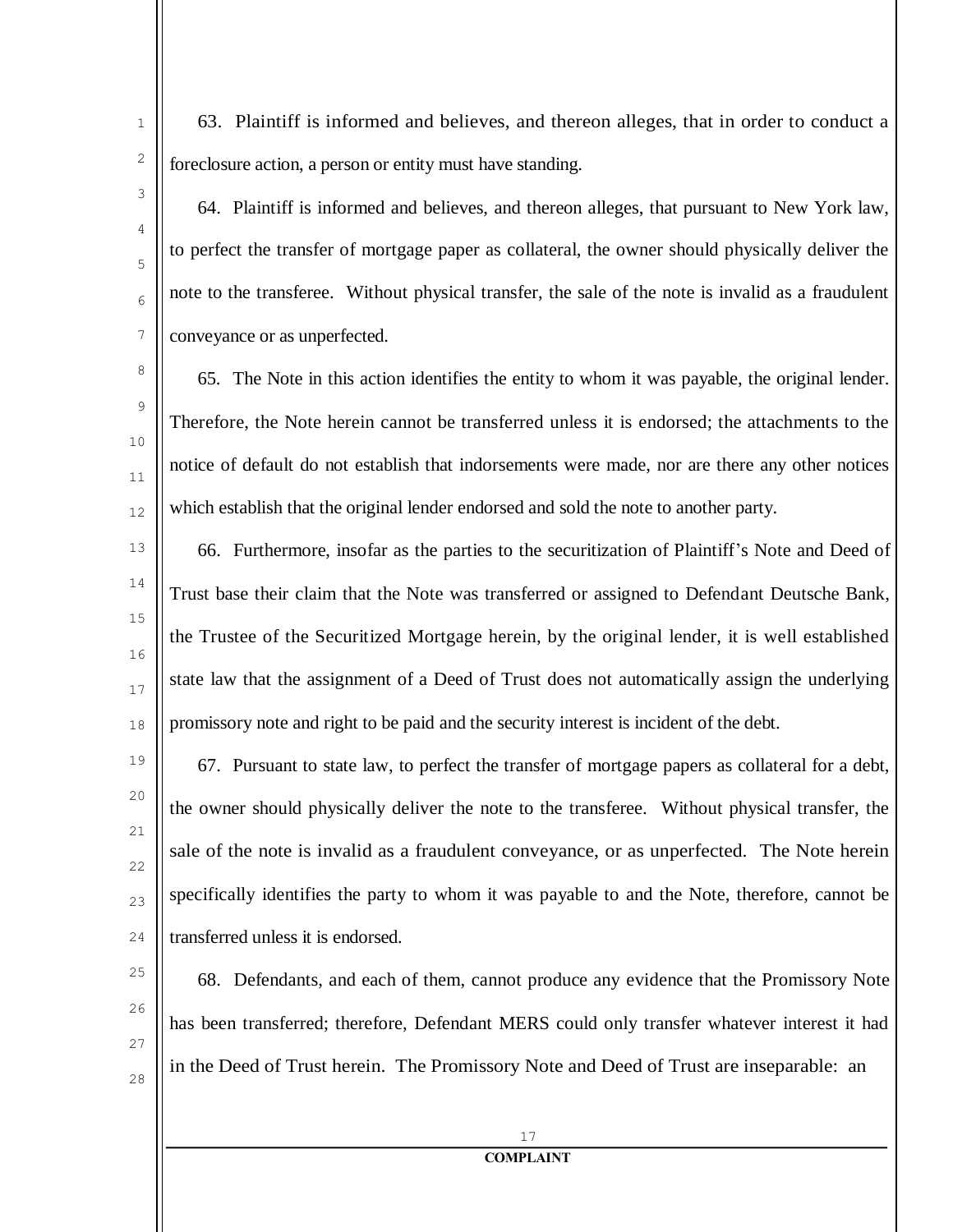assignment of the Note carries the mortgage (ie, Deed of Trust) with it, while an assignment of the Deed of Trust alone is a nullity.<sup>2</sup> Therefore, if one party receives the Note and another party receives the Deed of Trust (as in this case), the holder of the Note prevails regardless of the order in which the interests were transferred.

69. Defendants MERS has failed to submit documents authorizing MERS, as nominee for the original lender, to assign the subject mortgage to the foreclosing trustee. Hence, MERS lacked authority as mere nominee to assign Plaintiff's mortgage, making any assignment from MERS defective.

11 12 13 70. In the instant action, MERS, as the nominee not only lacks authority to assign the mortgage, but cannot demonstrate the Trustee's knowledge or assent to the assignment by MERS to the foreclosing trustee.

14 15 16 17 18 19 71. Any attempt to transfer the beneficial interest of a trust deed without actual ownership of the underlying note, is void under law. Therefore, Defendant, MERS, cannot establish that it is entitled to assert a claim in this case. For this reason, as well as the other reasons set forth herein below, MERS cannot transfer an interest in real property, and cannot recover anything from Plaintiff.

20 21 22  $23$  $24$ 72. Defendants, and each of them, through the actions alleged above, have or claim the right to illegally commence foreclosure under the Note on the Property via a foreclosure action supported by false or fraudulent documents. Said unlawful foreclosure action has caused and continues to cause Plaintiff's great and irreparable injury in that real property is unique.

 $26$ 

25

1

2

3

4

5

6

7

8

9

<sup>27</sup> 28 <sup>2</sup> *Kelley v. Upshaw*, 39 Cal. 2d 179, 192, 246 P.2d 23 (1952); *Hyde v. Mangan*, 88 Cal. 319, 327, 26 P. 180 (1891); *Polhemus v. Trainer*, 30 Cal. 685, 688, 1866 WL 831 (1866). *See Johnson v. Razey*, 181 Cal. 342, 344, 184 P. 657 (1919).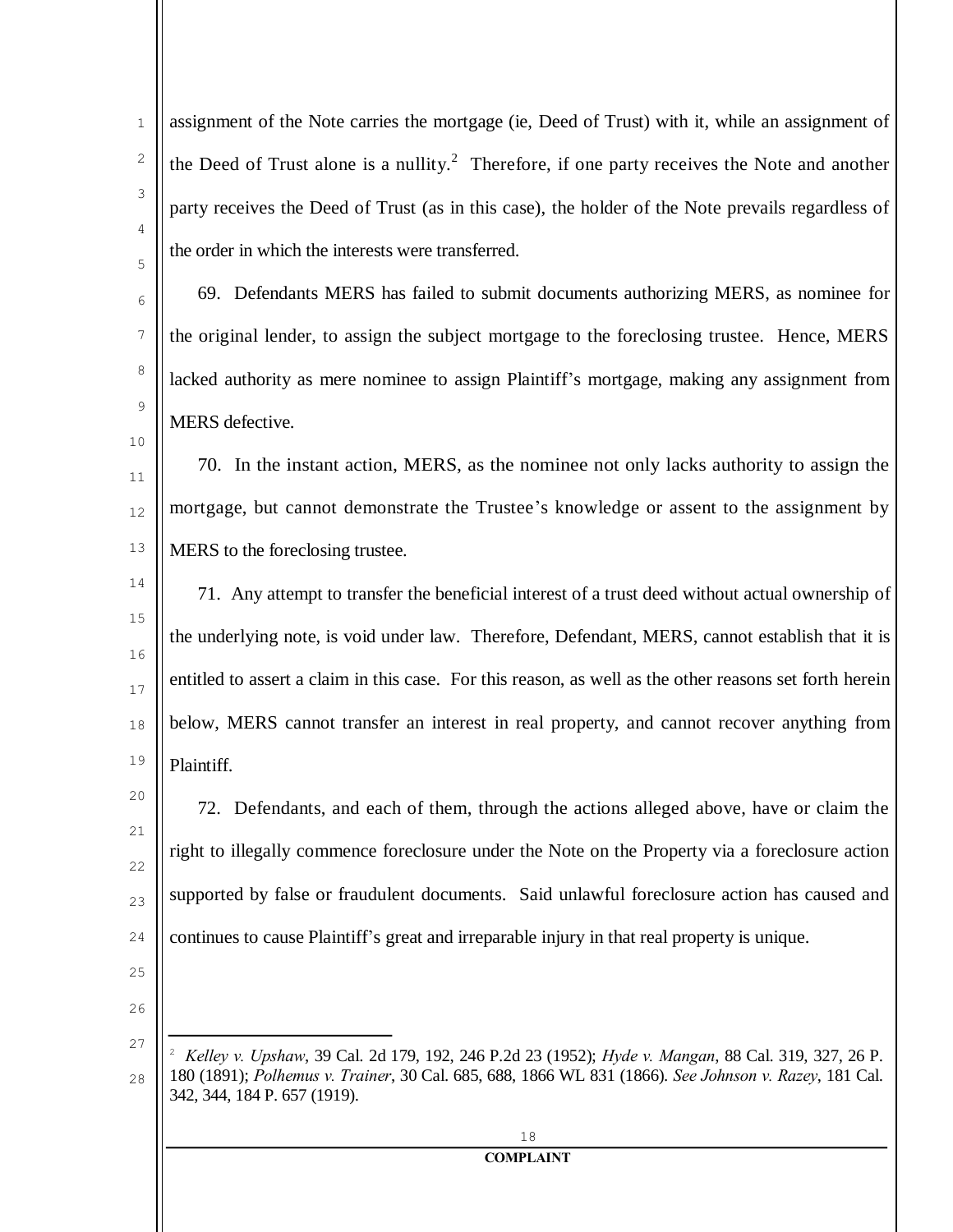73. The wrongful conduct of the above specified Defendants, and each of them, unless restrained and enjoined by an Order of the Court, will continue to cause great and irreparable harm to Plaintiff. Plaintiff will not have the beneficial use and enjoyment of its Home and will lose the Property.

74. Plaintiff has no other plain, speedy or adequate remedy and the injunctive relief prayed for below is necessary and appropriate at this time to prevent irreparable loss to Plaintiff. Plaintiff has suffered and will continue to suffer in the future unless Defendants' wrongful conduct is restrained and enjoined because real property is inherently unique and it will be impossible for Plaintiff to determine the precise amount of damage it will suffer.

## **VI. SECOND CAUSE OF ACTION. FRAUD IN THE CONCEALMENT**

75. Plaintiff re-alleges and incorporates by reference all preceding paragraphs as though fully set forth herein.

16 17 18 19 20 21 22 23  $24$ 25 76. Defendants concealed the fact that the Loans were securitized as well as the terms of the Securitization Agreements, including, inter alia: (1) Financial Incentives paid; (2) existence of Credit Enhancement Agreements, and (3) existence of Acquisition Provisions. By concealing the securitization, Defendant concealed the fact that Borrower's loan changed in character inasmuch as no single party would hold the Note but rather the Notes would be included in a pool with other notes, split into tranches, and multiple investors would effectively buy shares of the income stream from the loans. Changing the character of the loan in this way had a materially negative effect on Plaintiff that was known by Defendant but not disclosed.

- 77. Defendant knew or should have known that had the truth been disclosed, Plaintiff would not have entered into the Loans.
- 28

26

27

1

2

3

4

5

6

7

8

9

10

11

12

13

14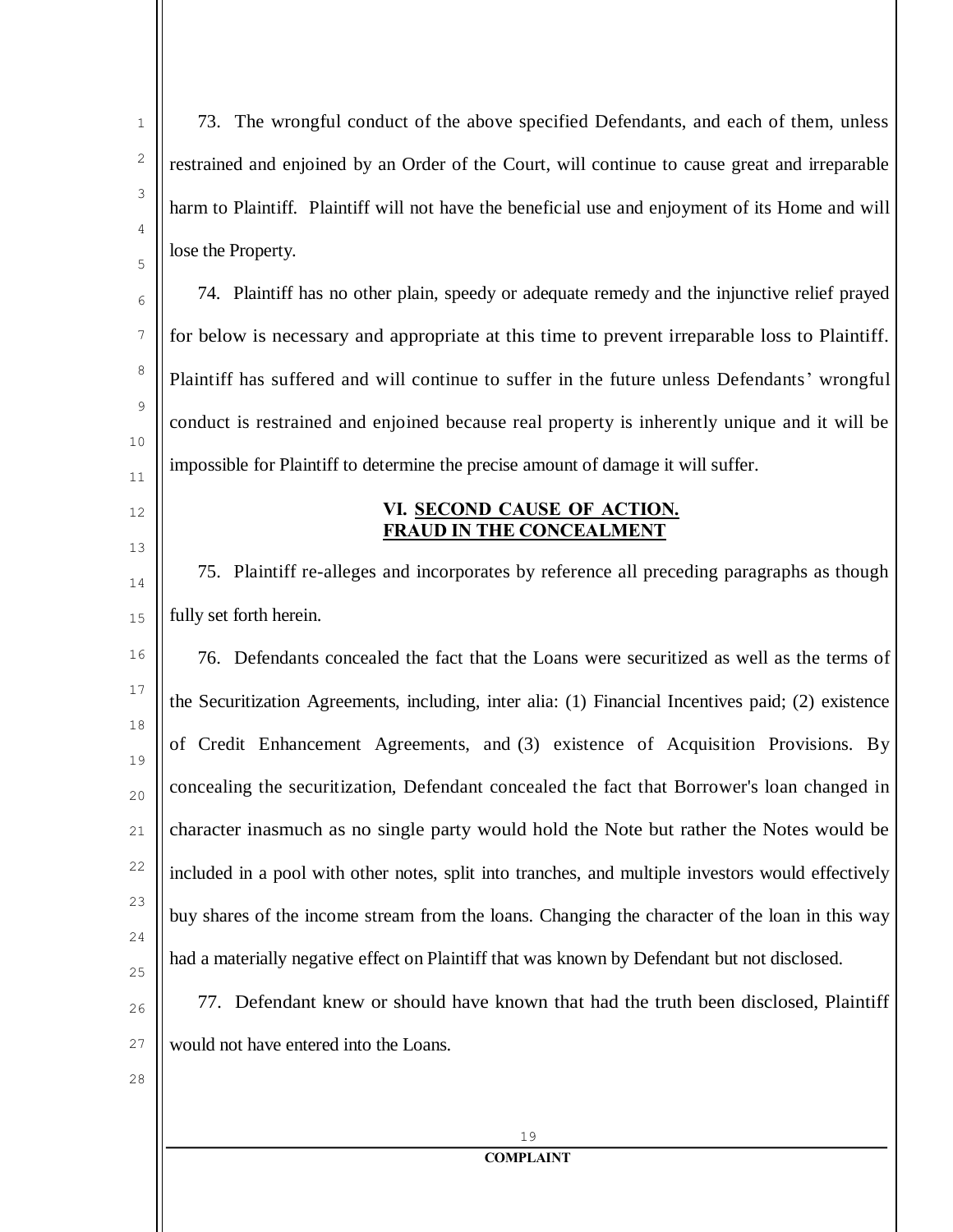78. Defendant intended to induce Plaintiff based on these misrepresentations and improper disclosures.

79. Plaintiff's reasonable reliance upon the misrepresentations was detrimental. But for failure to disclose the true and material terms of the transaction, Plaintiff could have been alerted to issues of concern. Plaintiff would have known of Defendants true intentions and profits from the proposed risky loan. Plaintiff would have known that the actions of Defendant would have an adverse effect on the value of Plaintiff's home.

80. Defendants' failure to disclose the material terms of the transaction induced Plaintiff to enter into the loans and accept the Services as alleged herein.

81. Defendants were aware of the misrepresentations and profited from them.

82. As a direct and proximate result of the misrepresentations and concealment Plaintiff was damaged in an amount to be proven at trial, including but not limited to costs of Loan, damage to Plaintiff's financial security, emotional distress, and Plaintiff has incurred costs and attorney's fees.

18 19 20 21 22  $23$ 83. Defendants are guilty of malice, fraud and/or oppression. Defendants' actions were malicious and done willfully in conscious disregard of the rights and safety of Plaintiff in that the actions were calculated to injure Plaintiff. As such Plaintiff is entitled to recover, in addition to actual damages, punitive damages to punish Defendants and to deter them from engaging in future misconduct.

# **VII. THIRD CAUSE OF ACTION. FRAUD IN THE INDUCEMENT**

26 27 84. Plaintiff re-alleges and incorporates by reference all preceding paragraphs as though fully set forth herein.

> 20 **COMPLAINT**

28

 $24$ 

25

1

2

3

4

5

6

7

8

9

10

11

12

13

14

15

16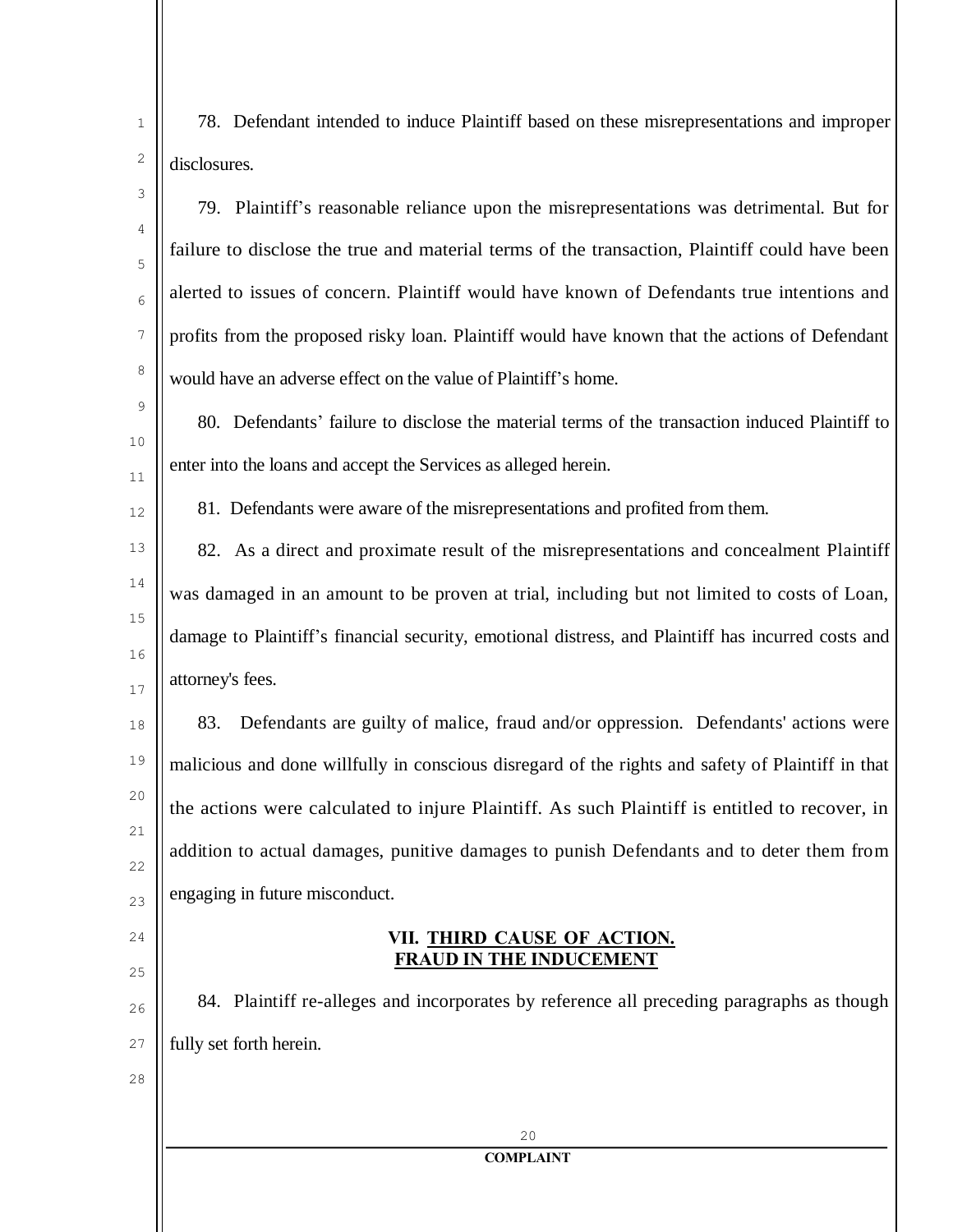4

5

6

7

8

9

10

11

12

13

1

85. Defendants, intentionally misrepresented to Plaintiff those Defendants were entitled to exercise the power of sale provision contained in the Deed of Trust. In fact, Defendants were not entitled to do so and have no legal, equitable, or actual beneficial interest whatsoever in the Property.

86. Defendants misrepresented that they are the "holder and owner" of the Note and the beneficiary of the Deed of Trust. However, this was not true and was a misrepresentation of material fact. Documents state that the original lender allegedly sold the mortgage loan to WAMU 2006-AR4 Trust. Defendants were attempting to collect on a debt to which they have no legal, equitable, or pecuniary interest in. This type of conduct is outrageous. Defendants are fraudulently foreclosing on the Property which they have no monetary or pecuniary interest. This type of conduct is outrageous.

14

15

16

87. Defendant's failure to disclose the material terms of the transaction induced Plaintiff to enter into the loans and accept the Services as alleged herein.

17 18 19 20 21 22 23 88. The material misrepresentations were made by Defendants with the intent to cause Plaintiff to reasonably rely on the misrepresentation in order to induce the Plaintiff to rely on the misrepresentations and foreclosure on the Property. This material misrepresentation was made with the purpose of initiating the securitization process as illustrated above, in order to profit from the sale of the Property by selling the note to sponsors who then pool the note and sell it to investors on Wall Street and other New York investment banks.

 $24$ 25 89. Defendants were aware of the misrepresentations and profited from them.

90. As a direct and proximate result of the misrepresentations and concealment, Plaintiff was damaged in an amount to be proven at trial, including but not limited to costs of Loan,

27

26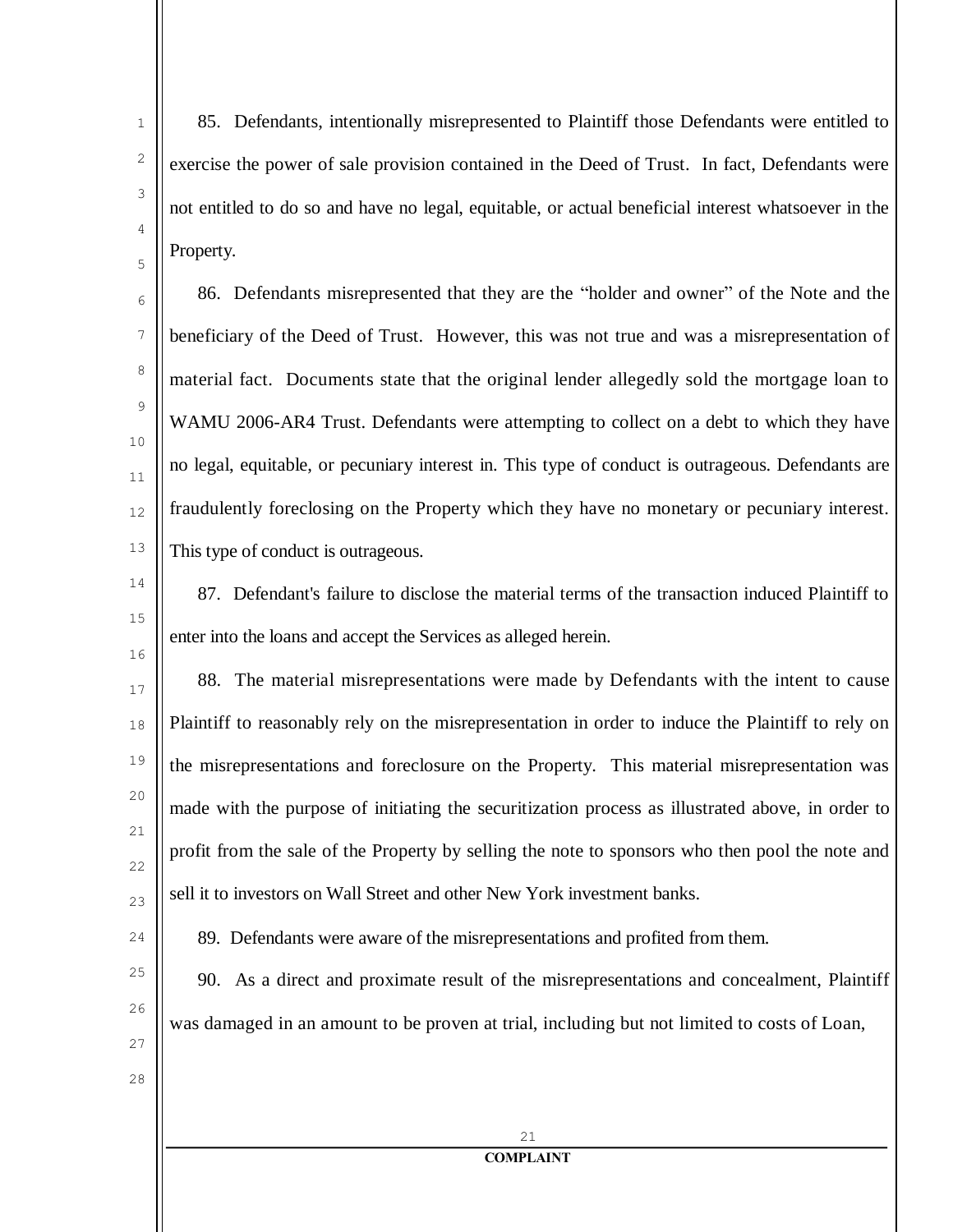| $\mathbf{1}$ | damage to Plaintiff's financial security, emotional distress, and Plaintiff has incurred costs and |
|--------------|----------------------------------------------------------------------------------------------------|
| 2            | attorney's fees.                                                                                   |
| 3            | 91. Defendants are guilty of malice, fraud and/or oppression. Defendants' actions were             |
| 4<br>5       | malicious and done willfully in conscious disregard of the rights and safety of Plaintiff in that  |
| 6            | the actions were calculated to injure Plaintiff. As such Plaintiff is entitled to recover, in      |
| 7            | addition to actual damages, punitive damages to punish Defendants and to deter them from           |
| 8            | engaging in future misconduct.                                                                     |
| 9<br>10      | VIII. FOURTH CAUSE OF ACTION.<br><b>INTENTIONAL INFLICTION OF EMOTIONAL DISTRESS</b>               |
| 11           | 92. Plaintiff re-alleges and incorporates by reference all preceding paragraphs as though          |
| 12           | fully set forth herein.                                                                            |
| 13<br>14     | 93. The actions of Defendants, as set forth herein, have resulted in the Plaintiff being           |
| 15           | threatened with the loss of the Property.                                                          |
| 16           | 94. This outcome has been created without any right or privilege on the part of the                |
| 17           | Defendants, and, as such, their actions constitute outrageous or reckless conduct on the part of   |
| 18<br>19     | Defendants.                                                                                        |
| 20           | 95. Defendants intentionally, knowingly and recklessly misrepresented to the Plaintiff             |
| 21           | those Defendants were entitled to exercise the power of sale provision contained in the Deed of    |
| 22           | Trust. In fact, Defendants were not entitled to do so and have no legal, equitable, or actual      |
| 23<br>24     | beneficial interest whatsoever in the Property.                                                    |
| 25           | 96. Defendants' conduct - fraudulently attempting to foreclose or claimng the right to             |
| 26           | foreclose on a property in which they have no right, title, or interest - is so outrageous and     |
| 27           | extreme that it exceeds all bounds which is usually tolerated in a civilized community.            |
| 28           |                                                                                                    |
|              | 22                                                                                                 |
|              | <b>COMPLAINT</b>                                                                                   |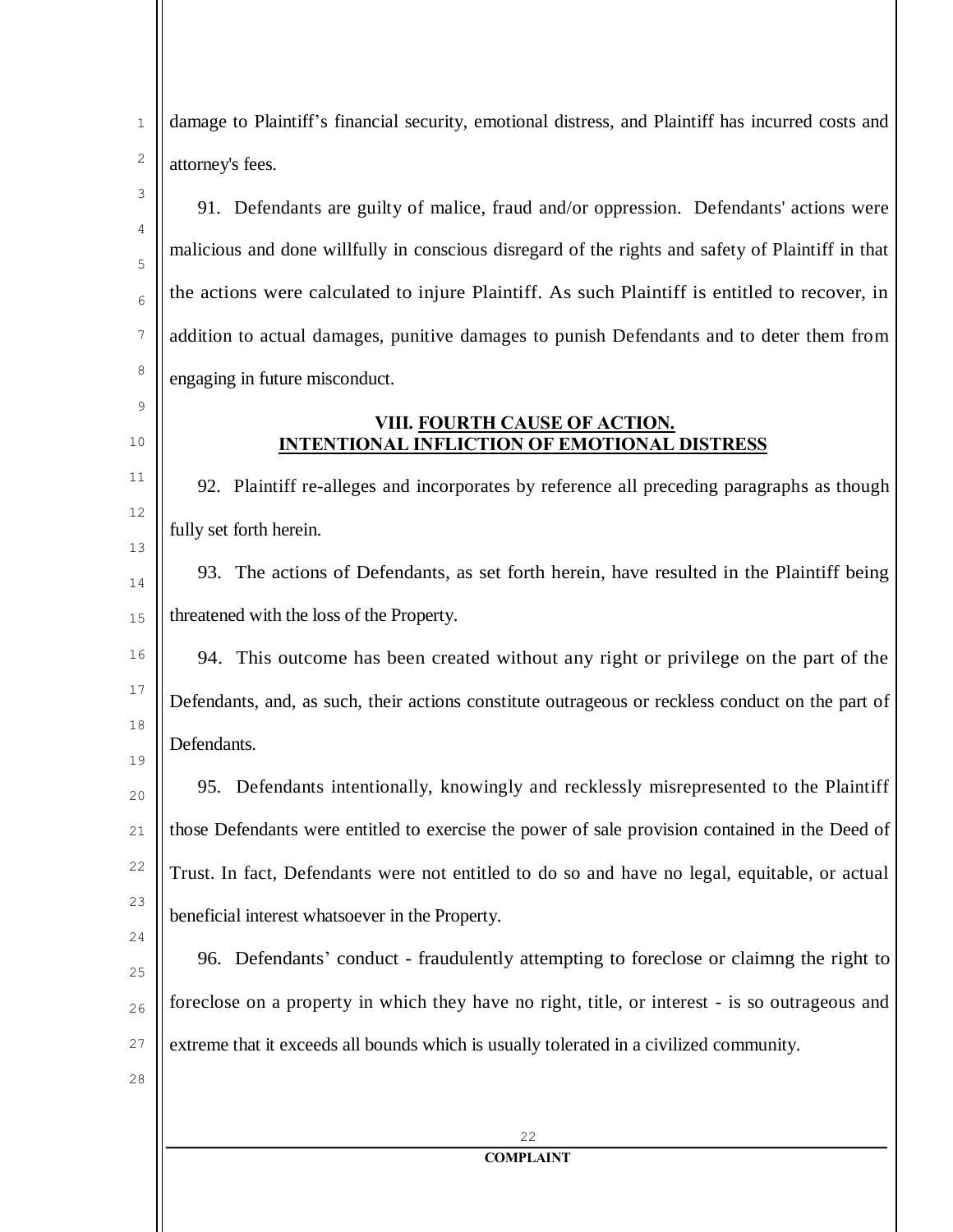97. Such conduct was undertaken with the specific intent of inflicting emotional distress on the Plaintiff, such that Plaintiff would be so emotionally distressed and debilitated that he/she would be unable to exercise legal rights in the Property; the right to title of the Property, the right to cure the alleged default, right to verify the alleged debt that Defendants are attempting to collect, and right to clear title to the Property such that said title will regain its marketability and value.

1

2

3

4

5

6

7

8

9

 $1<sub>0</sub>$ 

11

12

13

14

15

16

98. At the time Defendants began their fraudulent foreclosure proceedings, Defendants were not acting in good faith while attempting to collect on the subject debt. Defendants, and each of them, committed the acts set forth above with complete; utter and reckless disregard of the probability of causing Homeowners to suffer severe emotional distress.

99. As an actual and proximate cause of Defendants' attempt to fraudulently foreclose on Plaintiff's home or claim of the right to foreclose on Plaintiff's home, the Plaintiff has suffered severe emotional distress, including but not limited to lack of sleep, anxiety, and depression.

17 18 19 100. Plaintiff did not default in the manner stated in the Notice of Default, yet because Defendants' outrageous conduct, Plaintiff have been living under the constant emotional nightmare of losing the Property.

 $20$ 21 22 23 101. As a proximate cause of Defendants' conduct, Plaintiff has experienced many sleepless nights, severe depression, lack of appetite, and loss of productivity at its place of employment.

 $24$ 25 26 27 28 102. The conduct of Defendants, and each of them, as herein described, was so vile, base, contemptible, miserable, wretched, and loathsome that it would be looked down upon and despised by ordinary people. Plaintiff is therefore entitled to punitive damages in an amount appropriate to punish Defendants and to deter other from engaging in similar conduct.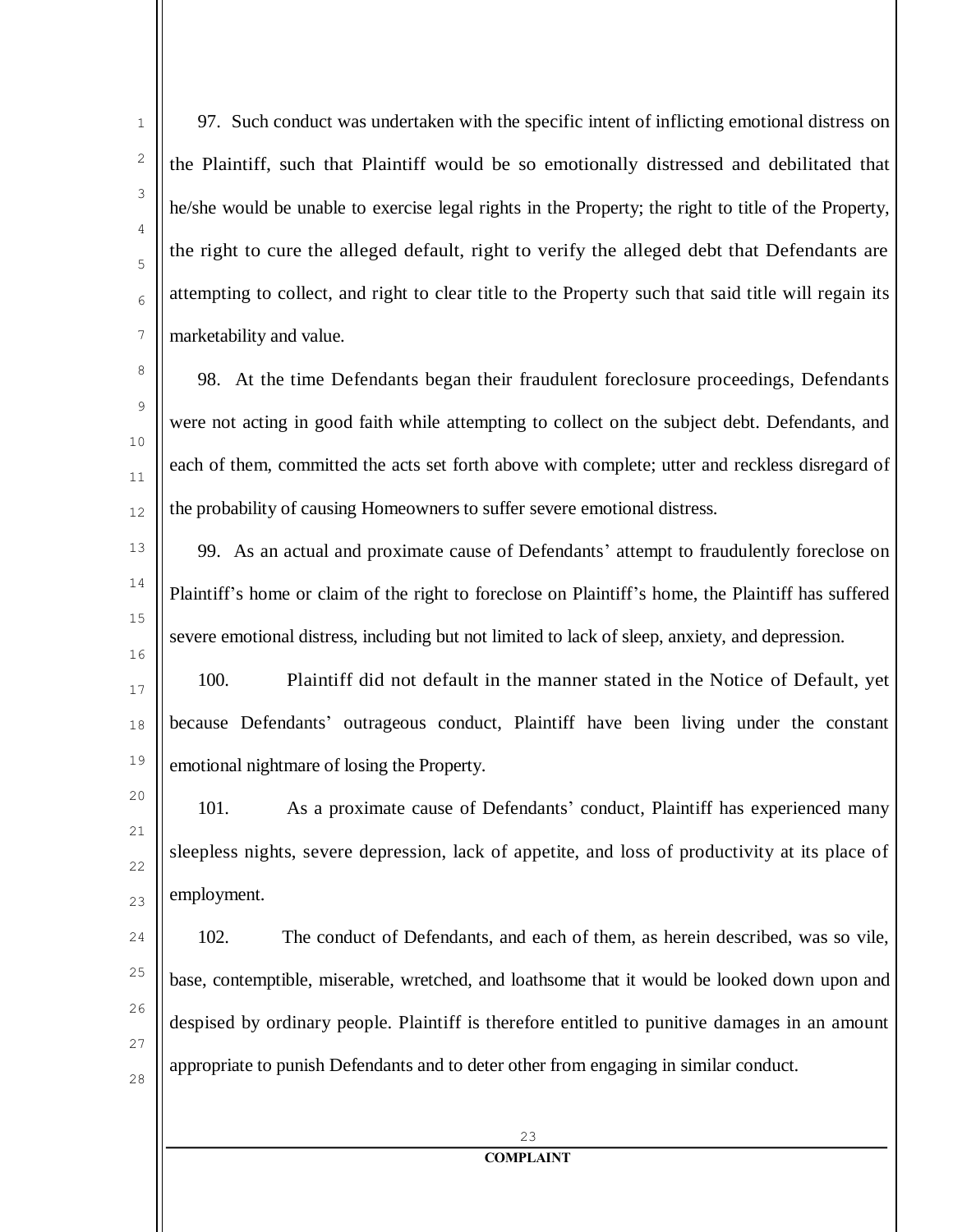| $\mathbf{1}$<br>$\sqrt{2}$ | IX. FIFTH CAUSE OF ACTION.<br><b>SLANDER OF TITLE</b>                                                |
|----------------------------|------------------------------------------------------------------------------------------------------|
| 3                          | 103.<br>Plaintiff re-alleges and incorporates by reference all preceding paragraphs as               |
| 4                          | though fully set forth herein.                                                                       |
| 5                          | 104.<br>Plaintiff incorporates here each and every allegation set forth above.                       |
| 6                          | Defendants, and each of them, disparaged Plaintiff's exclusive valid title by and through the        |
| 7<br>8                     | preparing, posting, publishing, and recording of the documents previously described herein,          |
| 9                          | including, but not limited to, the Notice of Default, Notice of Trustee's Sale, and Trustee's        |
| 10                         | Deed.                                                                                                |
| 11                         | 105.<br>Said Defendants knew or should have known that such documents were                           |
| 12                         | improper in that at the time of the execution and delivery of said documents, Defendants had no      |
| 13                         | right, title, or interest in the Property. These documents were naturally and commonly to be         |
| 14<br>15                   | interpreted as denying, disparaging, and casting doubt upon Plaintiff's legal title to the           |
| 16                         | Property. By posting, publishing, and recording said documents, Defendants' disparagement of         |
| 17                         | Plaintiff's legal title was made to the world at large.                                              |
| 18                         | 106.<br>As a direct and proximate result of Defendants' conduct in publishing these                  |
| 19                         | documents, Plaintiff's title to the Property has been disparaged and slandered, and there is a       |
| 20                         | cloud on Plaintiff's title, and Plaintiff has suffered, and continues to suffer, damages in an       |
| 21<br>22                   |                                                                                                      |
| 23                         | amount to be proved at trial.                                                                        |
| 24                         | 107.<br>As a further proximate result of Defendants' conduct, Plaintiff has incurred                 |
| 25                         | expenses in order to clear title to the Property. Moreover, these expenses are continuing, and       |
| 26                         | Plaintiff will incur additional charges for such purpose until the cloud on Plaintiff's title to the |
| 27                         | property has been removed. The amounts of future expenses and damages are not ascertainable          |
| 28                         | at this time.                                                                                        |
|                            | 24                                                                                                   |
|                            | <b>COMPLAINT</b>                                                                                     |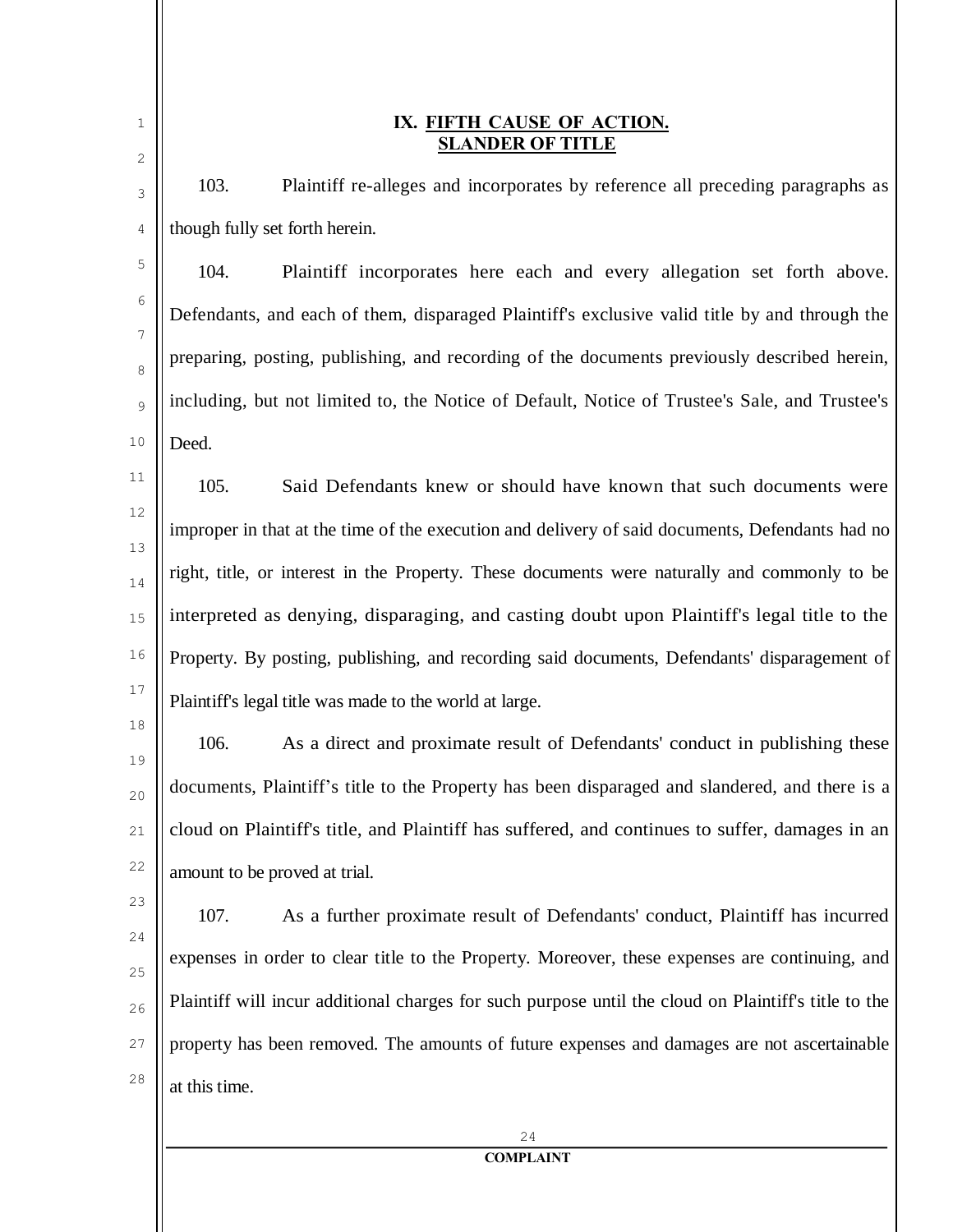<sup>1</sup> 108. As a further direct and proximate result of Defendants' conduct, Plaintiff has suffered humiliation, mental anguish, anxiety, depression, and emotional and physical distress, resulting in the loss of sleep and other injuries to his and her health and well-being, and continues to suffer such injuries on an ongoing basis. The amount of such damages shall be proven at trial.

109. At the time that the false and disparaging documents were created and published by the Defendants, Defendants knew the documents were false and created and published them with the malicious intent to injure Plaintiff and deprive them of their exclusive right, title, and interest in the Property, and to obtain the Property for their own use by unlawful means.

12 13 14 15 110. The conduct of the Defendants in publishing the documents described above was fraudulent, oppressive, and malicious. Therefore, Plaintiff is entitled to an award of punitive damages in an amount sufficient to punish Defendants for their malicious conduct and deter such misconduct in the future.

# **X. SIXTH CAUSE OF ACTION. QUIET TITLE**

111. Plaintiff's title to the above-described property is derived as follows: On or about March 1, 2006 (hereinafter referred to as "Closing Date") Plaintiff entered into a consumer credit transaction with Washington Mutual by obtaining a \$520,000 mortgage loan secured by Plaintiff's principal residence, (Subject Property). This note was secured by a First Trust Deed on the Property in favor of Washington Mutual.

23 24 25 112. All Defendants named herein claim an interest and estate in the property adverse to plaintiff in that defendant asserts he is the owner of the note secured by the deed of trust to the property the subject of this suit.

26 27 28 113. All Defendants named herein claims an interest and estate in the property adverse to plaintiff in that defendant asserts he is the owner of deed of trust securing the note to the property the subject of this suit.

16

17

18

19

20

21

22

2

3

4

5

6

7

8

9

10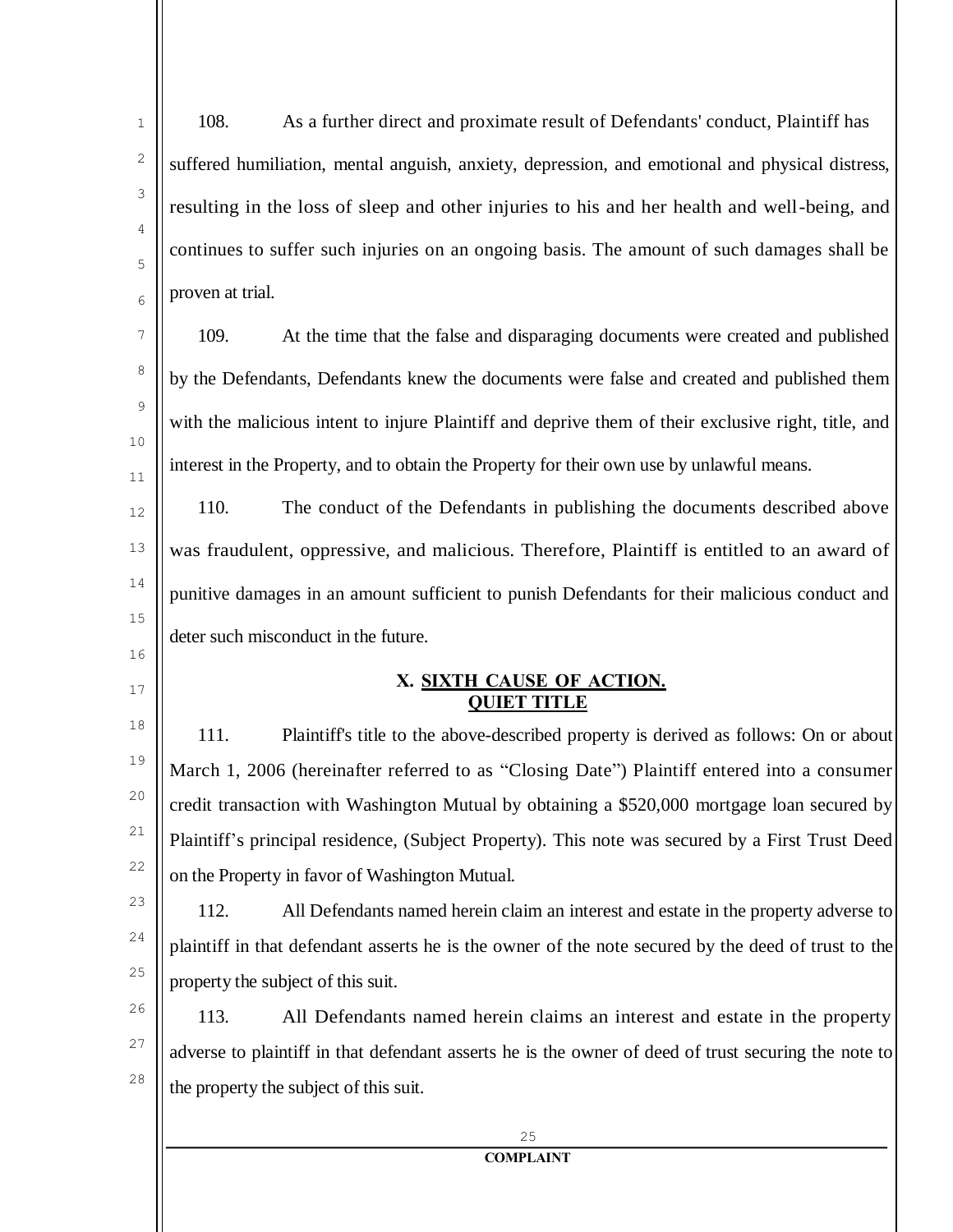| $\mathbf 1$ | 114.<br>The claim of all defendant are without any right whatsoever, and defendants                  |
|-------------|------------------------------------------------------------------------------------------------------|
| 2           | have no right, estate, title, lien or interest in or to the property, or any part of the property.   |
| 3           |                                                                                                      |
| 4           | 115.<br>The claim of all defendant herein named, and each of them, claim some estate,                |
| 5           | right, title, lien or interest in or to the property adverse to plaintiff's title, and these claims  |
| 6           | constitute a cloud on plaintiff's title to the property.                                             |
| 7<br>8      | 116.<br>Plaintiffs, therefore, allege, upon information and belief, that none of the parties to      |
| 9           | neither the securitization transaction, nor any of the Defendants in this case, hold a perfected and |
| 10          | secured claim in the Property; and that all Defendants are estopped and precluded from               |
| 11          | asserting an unsecured claim against Plaintiff's estate.                                             |
| 12          | 117.<br>Plaintiff requests the decree permanently enjoin defendants, and each of them,               |
| 13<br>14    | and all persons claiming under them, from asserting any adverse claim to plaintiff's title to the    |
| 15          | property; and                                                                                        |
| 16          | 118.<br>Plaintiff request the court award plaintiff costs of this action, and such other             |
| 17          | relief as the court may deem proper.                                                                 |
| 18<br>19    | XI. SEVENTH CAUSE OF ACTION.<br><b>DECLARATORY RELIEF</b>                                            |
| 20          | 119.<br>Plaintiff re-alleges and incorporates by reference all preceding paragraphs as               |
| 21<br>22    | though fully set forth herein.                                                                       |
| 23          | 120.<br>An actual controversy has arisen and now exists between Plaintiff and                        |
| 24          | Defendants concerning their respective rights and duties regarding the Note and Trust Deed.          |
| 25          | Plaintiff contends that pursuant to the Loans, Defendants do not have authority to<br>121.           |
| 26          | foreclose upon and sell the Property.                                                                |
| 27<br>28    |                                                                                                      |
|             |                                                                                                      |
|             | 26                                                                                                   |
|             | <b>COMPLAINT</b>                                                                                     |
|             |                                                                                                      |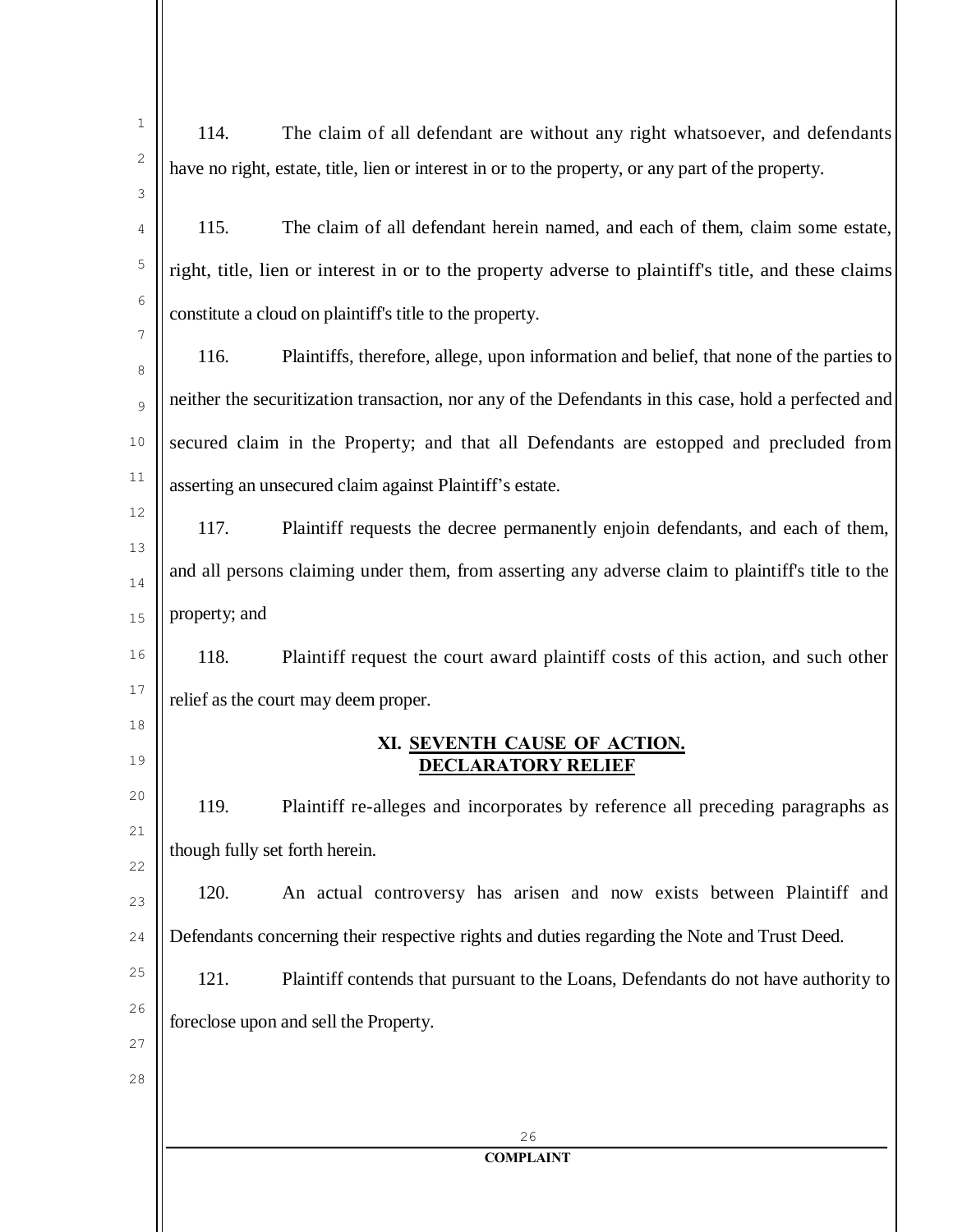| 1        | 122.<br>Plaintiff is informed and believes and upon that basis alleges that Defendants              |
|----------|-----------------------------------------------------------------------------------------------------|
| 2        | dispute Plaintiff's contention and instead contend they may properly foreclose upon the             |
| 3        | Property.                                                                                           |
| 4<br>5   | 123.<br>Plaintiff therefore request a judicial determination of the rights, obligations and         |
| 6        | interest of the parties with regard to the Property, and such determination is necessary and        |
| 7        | appropriate at this time under the circumstances so that all parties may ascertain and know their   |
| 8        | rights, obligations and interests with regard to the Property.                                      |
| 9        | 124.<br>Plaintiff requests a determination of the validity of the Trust Deeds as of the             |
| 10<br>11 | date the Notes were assigned without a concurrent assignation of the underlying Trust Deeds.        |
| 12       | 125.<br>Plaintiff requests a determination of the validity of the NOD (Notice Of                    |
| 13       | Default).                                                                                           |
| 14       | 126.<br>Plaintiff requests a determination of whether any Defendant has authority to                |
| 15       | foreclose on the Property.                                                                          |
| 16<br>17 | 127.<br>Plaintiff requests all adverse claims to the real property be must determined by a          |
| 18       | decree of this court.                                                                               |
| 19       | 128.<br>Plaintiff requests the decree declare and adjudge that plaintiff is entitled to the         |
| 20       | exclusive possession of the property.                                                               |
| 21       | Plaintiff requests the decree declare and adjudge that plaintiff owns in fee<br>129.                |
| 22<br>23 | simple, and is entitled to the quiet and peaceful possession of, the above-described real           |
| 24       | property.                                                                                           |
| 25       | 130.<br>Plaintiff requests the decree declare and adjudge that defendants, and each of              |
| 26       | them, and all persons claiming under them, have no estate, right, title, lien, or interest in or to |
| 27<br>28 | the real property or any part of the property.                                                      |
|          |                                                                                                     |
|          | 27<br><b>COMPLAINT</b>                                                                              |
|          |                                                                                                     |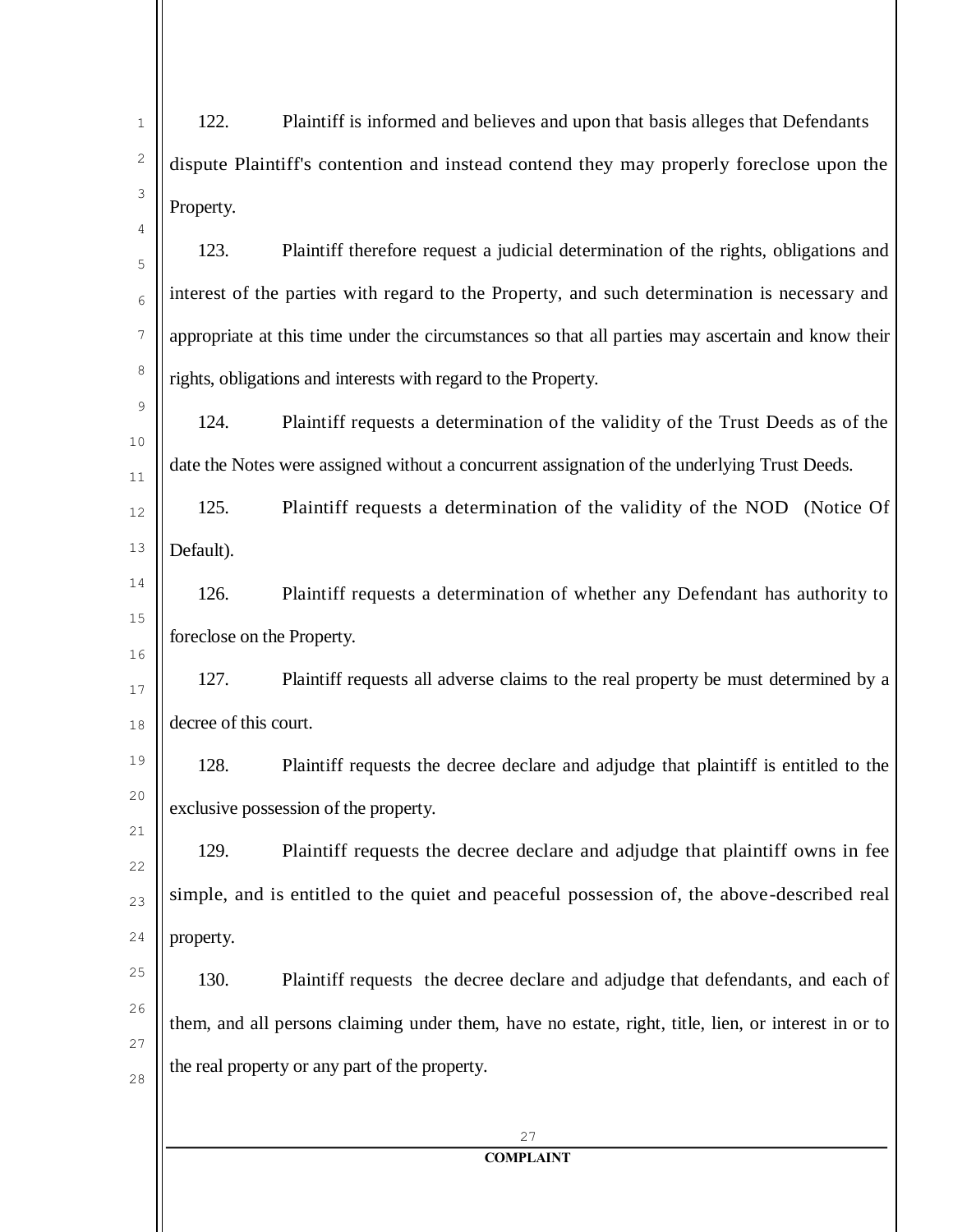| 1<br>2   | XII. EIGHTH CAUSE OF ACTION.<br>VIOLATION OF TILA, 15 U.S.C. § 1601, ET. SEQ.                      |
|----------|----------------------------------------------------------------------------------------------------|
| 3        | 131.<br>Plaintiff re-allege and incorporate by reference all preceding paragraphs as               |
| 4        | though fully set forth herein.                                                                     |
| 5        | 132.<br>Defendants violated TILA by failing to provide Plaintiff with accurate material            |
| 6        | disclosures required under TILA and not taking into account the intent of the State Legislature in |
| 7<br>8   | approving this statute which was to fully inform home buyers of the pros and cons of               |
| 9        | adjustable rate mortgages in a language (both written and spoken) that they can understand and     |
| 10       | comprehend; and advise them to compare similar loan products with other lenders. It also           |
| 11       | requires the lender to offer other loan products that might be more advantageous for the           |
| 12       | borrower under the same qualifying matrix.                                                         |
| 13<br>14 | 133.<br>Any and all statute[s] of limitations relating to disclosures and notices required         |
| 15       | pursuant to 15 U.S.C. § 1601, et.seq. were tolled due to Defendants' failure to effectively        |
| 16       | provide the required disclosures and notices.                                                      |
| 17       | 134.<br>An actual controversy now exists between Plaintiff, who contend she has the                |
| 18<br>19 | right to rescind the loan on the Subject Property alleged in this Complaint, and based on          |
| 20       | information and belief, Defendants deny that right.                                                |
| 21       | 135.<br>As a direct and proximate result of Defendants' violations Plaintiff have                  |
| 22       | incurred and continue to incur damages in an amount according to proof but not yet ascertained     |
| 23       | including without limitation, statutory damages and all amounts paid or to be paid in              |
| 24<br>25 | connection with the transaction.                                                                   |
| 26       | 136.<br>Defendants were unjustly enriched at the expense of Plaintiff who is therefore             |
| 27       | entitled to equitable restitution and disgorgement of profits obtained by Defendants.              |
| 28       |                                                                                                    |
|          | 28                                                                                                 |
|          | <b>COMPLAINT</b>                                                                                   |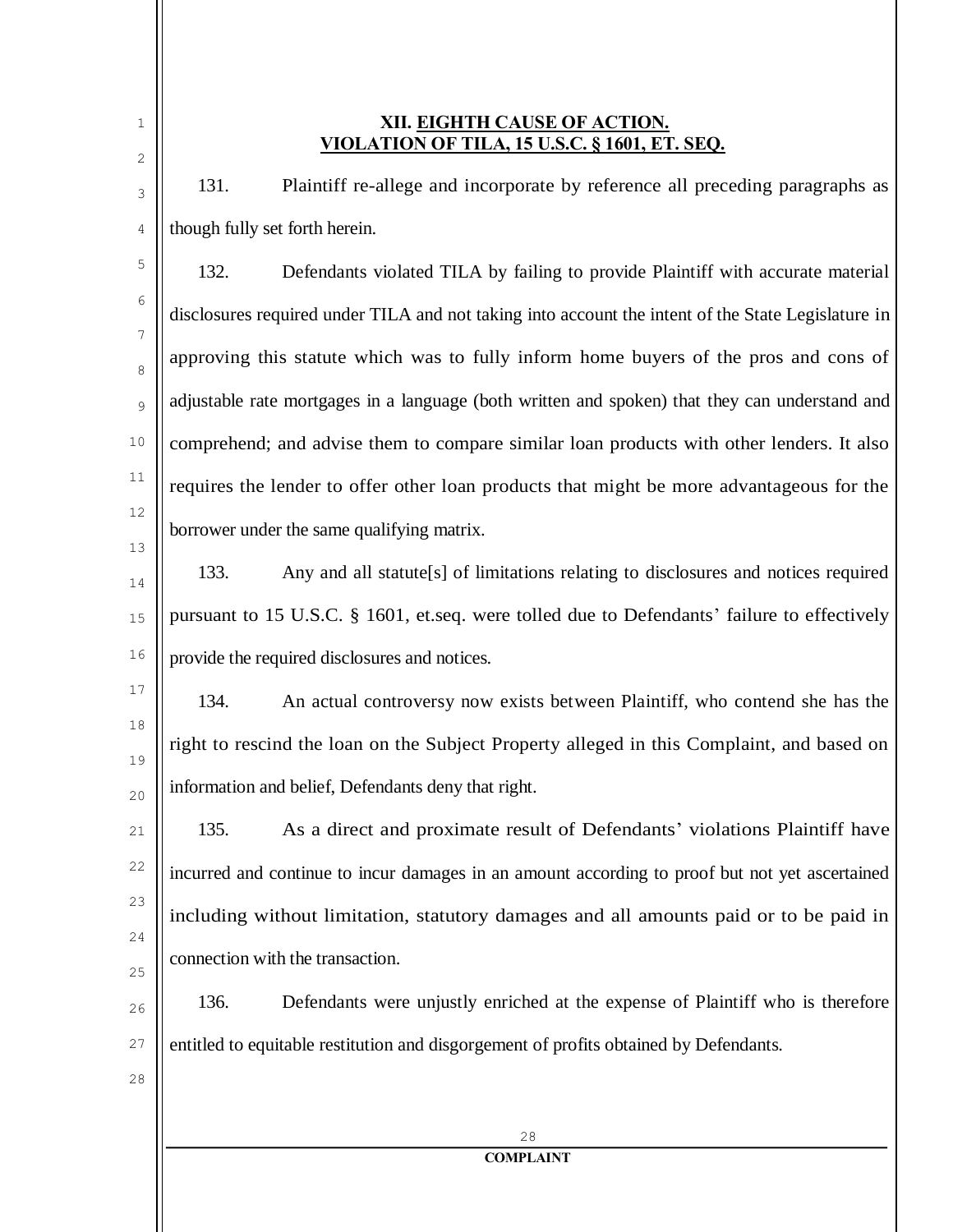| $\mathbf{1}$ | 137.<br>Defendants' actions in this matter have been willful, knowing, malicious,                                                                                |
|--------------|------------------------------------------------------------------------------------------------------------------------------------------------------------------|
| 2            | fraudulent and oppressive, entitling Plaintiff to punitive damages in an amount appropriate to                                                                   |
| 3            | punish Defendants and to deter others from engaging in the same behavior.                                                                                        |
| 4<br>5       | XIII. NINTH CAUSE OF ACTION.<br>VIOLATION OF RESPA, 1 U.S.C. § 2601 ET. SEQ.                                                                                     |
| 6            | 138.<br>Plaintiff re-alleges and incorporate by reference all preceding paragraphs as                                                                            |
| 7<br>8       | though fully set forth herein.                                                                                                                                   |
| 9            | 139.<br>The loan to Plaintiff was a federally regulated mortgage loan as defined in                                                                              |
| 10           | RESPA.                                                                                                                                                           |
| 11           | 140.<br>Housing and Urban Development's (HUD's) 1999 Statement of Policy                                                                                         |
| 12<br>13     | established a two-part test for determining the legality of lender payments to mortgage brokers                                                                  |
| 14           | for table funded transactions and intermediary transactions under RESPA:                                                                                         |
| 15<br>16     | a) Whether goods or facilities were actually furnished or services were actually performed<br>for the compensation paid and;                                     |
| 17           | b) Whether the payments are reasonably related to the value of the goods or facilities that<br>were actually furnished or services that were actually performed. |
| 18<br>19     | 141.<br>In applying this test, HUD believes that total compensation should be scrutinized to                                                                     |
| 20           | assure that it is reasonably related to the goods, facilities, or services furnished or performed to                                                             |
| 21           | determine whether it is legal under RESPA. The interest and income that Defendants have                                                                          |
| 22           | gained is disproportionate to the situation Plaintiff find themselves in due directly to                                                                         |
| 23<br>24     | Defendant's failure to disclose that they will gain a financial benefit while Plaintiff suffer                                                                   |
| 25           | financially as a result of the loan product sold to Plaintiff.                                                                                                   |
| 26           | 142.<br>No separate fee agreements, regarding the use of Washington Mutual Cost of                                                                               |
| 27           | Savings" as the Index for the basis of this loan, Disclosures of additional income due to interest                                                               |
| 28           | rate increases or the proper form and procedure in relation to the Borrower's Rights to Cancel                                                                   |
|              | 29                                                                                                                                                               |
|              | <b>COMPLAINT</b>                                                                                                                                                 |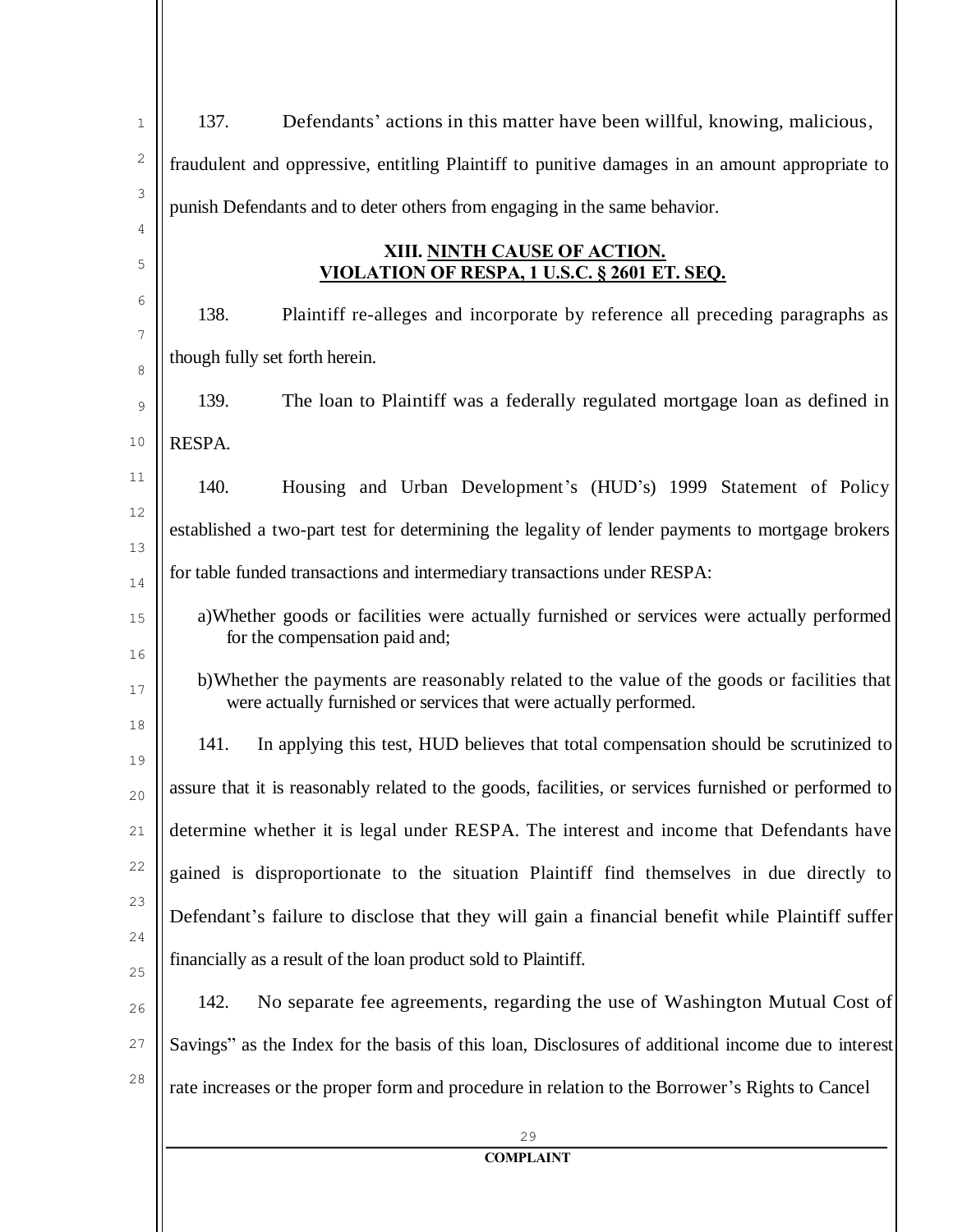|  |  |  | were provided. |
|--|--|--|----------------|
|--|--|--|----------------|

3

4

5

8

9

12

18

143. Defendants violated RESPA because the payments between the Defendants were misleading and designed to create a windfall. These actions were deceptive, fraudulent and self serving.

6 7 144. As a proximate result of Defendants' actions, Plaintiff has been damages in an amount not yet ascertained, to be proven at trial.

### **XIV. TENTH CAUSE OF ACTION. RECISSION**

10 11 145. Plaintiff re-alleges and incorporate by reference all preceding paragraphs as though fully set forth herein.

13 14 15 16 17 146. Plaintiff is entitled to rescind the loan and all accompanying loan documents for all of the foregoing reasons: 1) TILA Violations; 2) Failure to provide a Mortgage Loan Origination Agreement; 3) Fraudulent Concealment; 4) Fraudulent Inducement; ; 5) failure to abide by the PSA; 6) making illegal or fraudulent transfers of the note and deed of trust; and 5) Public Policy Grounds, each of which provides independent grounds for relief.

19 20 21 22 23  $24$ 25 26 147. The Truth In Lending Act, 15 U.S.C §1601, et.seq. extends Plaintiff's right to rescind a loan to three years from the date of closing if the borrower received false or incomplete disclosures of either the loans terms or Borrower's right to rescind. Here, Defendants have failed to properly disclose the details of the loan. Specifically, the initial disclosures do not initial TILA disclosures, and lack of diligence and collusion on the part of the broker, lender and underwriter to place Plaintiff in a loan she could not afford and would ultimately benefit Defendants following the negative amortization that accrued.

27

28

148. The public interest would be prejudiced by permitting the alleged contract to stand; such action would regard an unscrupulous lender.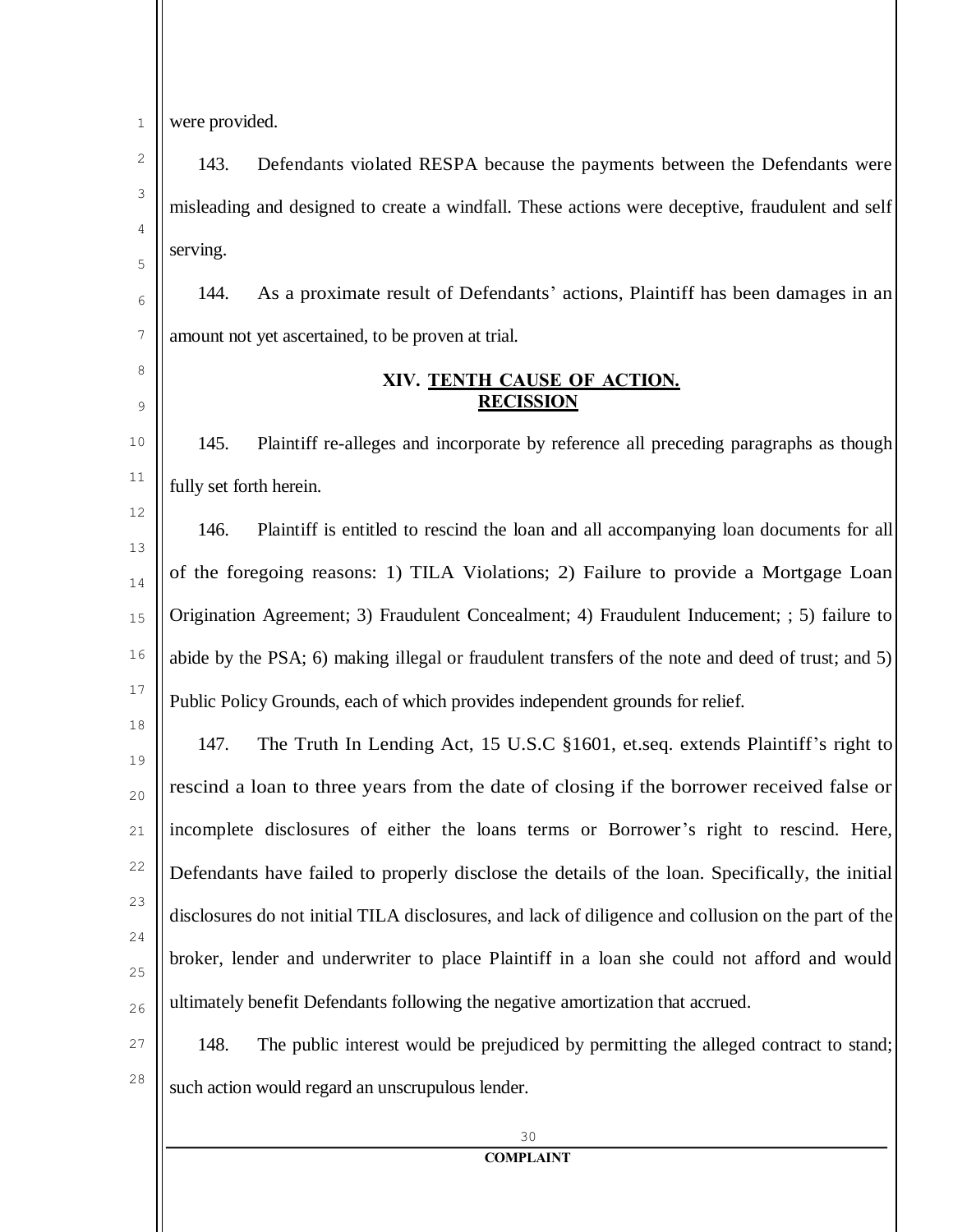| $\mathbf{1}$ | 149.<br>As a proximate result of Defendants' actions, Plaintiff have been damaged in an                                                                        |  |  |  |  |
|--------------|----------------------------------------------------------------------------------------------------------------------------------------------------------------|--|--|--|--|
| 2            | amount not yet ascertained, to be proven at trial.                                                                                                             |  |  |  |  |
| 3            |                                                                                                                                                                |  |  |  |  |
| 4            | WHEREFORE, Plaintiff prays for rescission of the stated loan in its entirety.                                                                                  |  |  |  |  |
| 5            | <b>PRAYER FOR RELIEF</b>                                                                                                                                       |  |  |  |  |
| 6            | WHEREFORE Plaintiff, will ask for the following for each Cause of Action to be                                                                                 |  |  |  |  |
| 7            | awarded:                                                                                                                                                       |  |  |  |  |
| 8            | <b>FIRST CAUSE OFACTION - STANDING</b>                                                                                                                         |  |  |  |  |
| 9            | 1. For Compensatory Damages in an amount to be determined by proof at trial; 2.                                                                                |  |  |  |  |
| 10           | For Special Damages in an amount to be determined by proof at trial;<br>3. For General Damages in an amount to be determined by proof at trial; 4.             |  |  |  |  |
|              | For Punitive Damages as allowed by law;                                                                                                                        |  |  |  |  |
| 11           | 5. For Restitution as allowed by law;                                                                                                                          |  |  |  |  |
| 12           | 6. For Attorney's Fees and Costs of this action;                                                                                                               |  |  |  |  |
| 13           | 7. For Declaratory Relief, including but not limited to the following Decrees of this Court<br>that:                                                           |  |  |  |  |
| 14           | a. Plaintiff, Plaintiff is the prevailing party;                                                                                                               |  |  |  |  |
|              | b. The Trustees of the Trusts have no enforceable secured or unsecured claim                                                                                   |  |  |  |  |
| 15           | against the Property;<br>c. The Sponsor has no enforceable secured or unsecured claim against the                                                              |  |  |  |  |
| 16           | Property;                                                                                                                                                      |  |  |  |  |
| 17           | d. The Depositor has no enforceable secured or unsecured claim against the                                                                                     |  |  |  |  |
| 18           | Property;<br>e. The Mortgage Originator has no enforceable secured or unsecured claim against                                                                  |  |  |  |  |
|              | the Property;                                                                                                                                                  |  |  |  |  |
| 19           | Determines all adverse claims to the real property in this proceeding;                                                                                         |  |  |  |  |
| 20           | g. Plaintiff is entitled to the exclusive possession of the property;<br>h. Plaintiff owns in fee simple, and is entitled to the quiet and peaceful possession |  |  |  |  |
| 21           | of, the above-described real property.                                                                                                                         |  |  |  |  |
|              | Defendants, and each of them, and all persons claiming under them, have no<br>$\ddot{\mathbf{i}}$ .                                                            |  |  |  |  |
| 22           | estate, right, title, lien, or interest in or to the real property or any part of the                                                                          |  |  |  |  |
| 23           | property.<br><b>SECOND CAUSE OF ACTION - FRAUD IN THE CONCEALMENT</b>                                                                                          |  |  |  |  |
| 24           | 1. For Compensatory Damages in an amount to be determined by proof at trial; 2.                                                                                |  |  |  |  |
| 25           | For Special Damages in an amount to be determined by proof at trial;                                                                                           |  |  |  |  |
|              | 3. For General Damages in an amount to be determined by proof at trial; 4.<br>For Punitive Damages as allowed by law;                                          |  |  |  |  |
| 26           | 5. For Restitution as allowed by law;                                                                                                                          |  |  |  |  |
| 27           | THIRD CAUSE OF ACTION - FRAUD IN THE INDUCEMENT                                                                                                                |  |  |  |  |
| 28           | 1. For Compensatory Damages in an amount to be determined by proof at trial; 2.                                                                                |  |  |  |  |
|              | For Special Damages in an amount to be determined by proof at trial;                                                                                           |  |  |  |  |
|              | 31                                                                                                                                                             |  |  |  |  |
|              | <b>COMPLAINT</b>                                                                                                                                               |  |  |  |  |
|              |                                                                                                                                                                |  |  |  |  |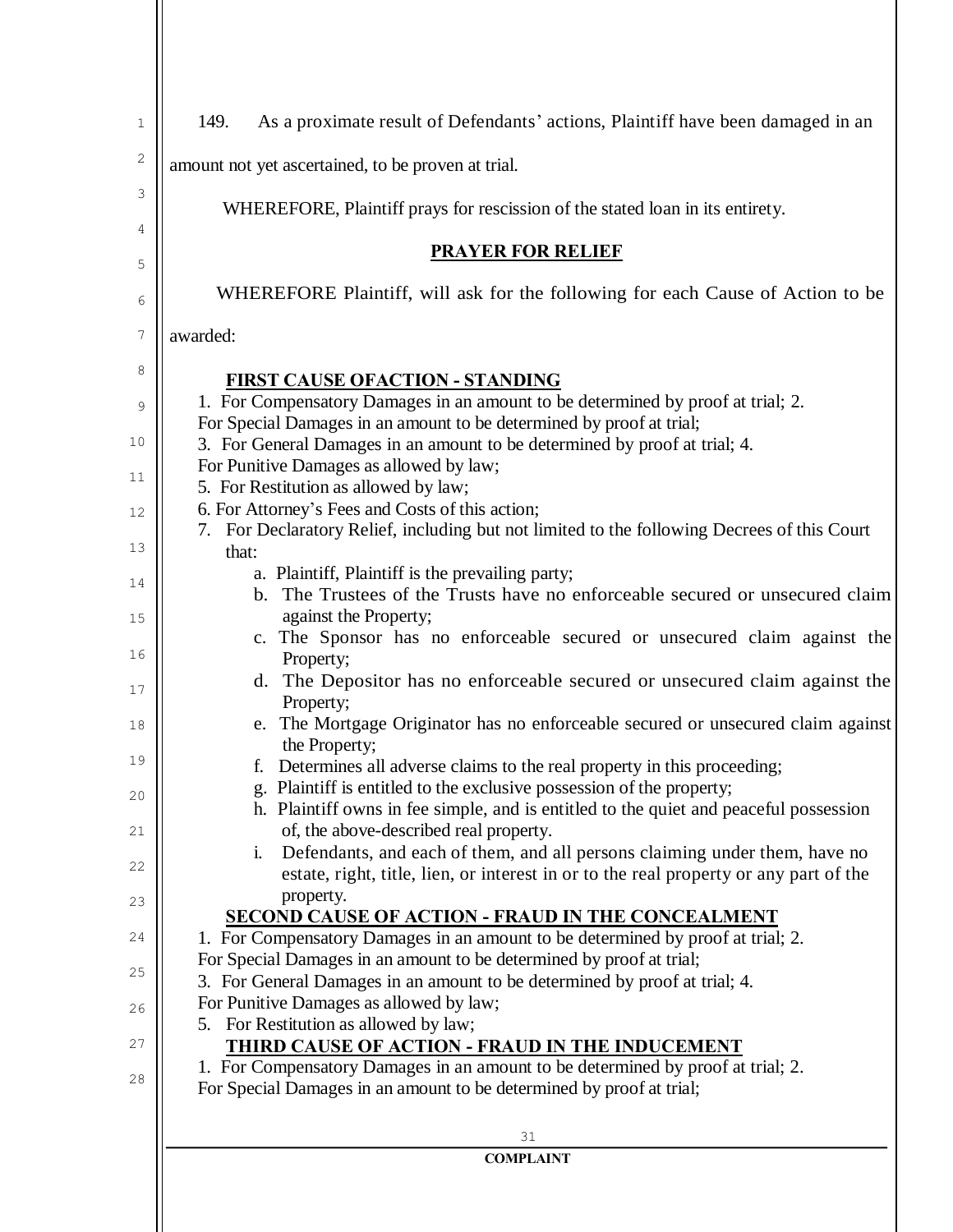| 1  |    | 3. For General Damages in an amount to be determined by proof at trial;                                                                      |
|----|----|----------------------------------------------------------------------------------------------------------------------------------------------|
|    |    | 4. For Punitive Damages as allowed by law;                                                                                                   |
| 2  |    | 5. For Restitution as allowed by law;                                                                                                        |
| 3  |    | FOURTH CAUSE OF ACTION - I.I.E.D.                                                                                                            |
|    |    | 1. For Compensatory Damages in an amount to be determined by proof at trial;                                                                 |
| 4  |    | 2. For Special Damages in an amount to be determined by proof at trial;                                                                      |
| 5  |    | 3. For General Damages in an amount to be determined by proof at trial;                                                                      |
|    |    | 4. For Punitive Damages as allowed by law;                                                                                                   |
| 6  |    | 5. For Restitution as allowed by law;                                                                                                        |
|    |    | <b>FIFTH CAUSE OF ACTION - SLANDER OF TITLE</b>                                                                                              |
| 7  |    | 1. For Compensatory Damages in an amount to be determined by proof at trial;                                                                 |
| 8  |    | 2. For Special Damages in an amount to be determined by proof at trial;                                                                      |
|    |    | 3. For General Damages in an amount to be determined by proof at trial;                                                                      |
| 9  |    | 4. For Punitive Damages as allowed by law;                                                                                                   |
| 10 |    | 5. For Restitution as allowed by law;                                                                                                        |
|    |    | 6. For Attorney's Fees and Costs of this action;                                                                                             |
| 11 |    | 7. For Declaratory Relief, including but not limited to the following Decrees of this Court<br>that:                                         |
|    |    | a. Plaintiff, Plaintiff is the prevailing party;                                                                                             |
| 12 |    | b. The Trustees of the Trusts have no enforceable secured or unsecured claim                                                                 |
| 13 |    | against the Property;                                                                                                                        |
|    |    | c. The Sponsor has no enforceable secured or unsecured claim against the                                                                     |
| 14 |    | Property;                                                                                                                                    |
| 15 |    | d. The Depositor has no enforceable secured or unsecured claim against the                                                                   |
|    |    | Property;                                                                                                                                    |
| 16 |    | e. The Mortgage Originator has no enforceable secured or unsecured claim against                                                             |
|    |    | the Property;                                                                                                                                |
| 17 |    | f. Determines all adverse claims to the real property in this proceeding;                                                                    |
| 18 |    | g. Plaintiff is entitled to the exclusive possession of the property;                                                                        |
|    |    | h. Plaintiff owns in fee simple, and is entitled to the quiet and peaceful possession                                                        |
| 19 |    | of, the above-described real property.                                                                                                       |
| 20 |    | i. Defendants, and each of them, and all persons claiming under them, have no                                                                |
|    |    | estate, right, title, lien, or interest in or to the real property or any part of the                                                        |
| 21 |    | property.                                                                                                                                    |
| 22 |    | <b>SIXTH CAUSE OF ACTION - QUIET TITLE</b>                                                                                                   |
|    | 1. | For Compensatory Damages in an amount to be determined by proof at trial;                                                                    |
| 23 | 2. | For Special Damages in an amount to be determined by proof at trial;                                                                         |
|    | 3. | For General Damages in an amount to be determined by proof at trial;                                                                         |
| 24 | 4. | For Punitive Damages as allowed by law;                                                                                                      |
| 25 | 5. | For Restitution as allowed by law;                                                                                                           |
|    | 6. | For Attorney's Fees and Costs of this action;                                                                                                |
| 26 | 7. | For Declaratory Relief, including but not limited to the following Decrees of this Court                                                     |
| 27 |    | that:                                                                                                                                        |
|    |    | a. Plaintiff, Plaintiff is the prevailing party;<br>The Trustees of the Trusts have no enforceable secured or unsecured claim<br>$b_{\cdot}$ |
| 28 |    |                                                                                                                                              |
|    |    | against the Property;                                                                                                                        |
|    |    |                                                                                                                                              |
|    |    | 32<br><b>COMPLAINT</b>                                                                                                                       |
|    |    |                                                                                                                                              |
|    |    |                                                                                                                                              |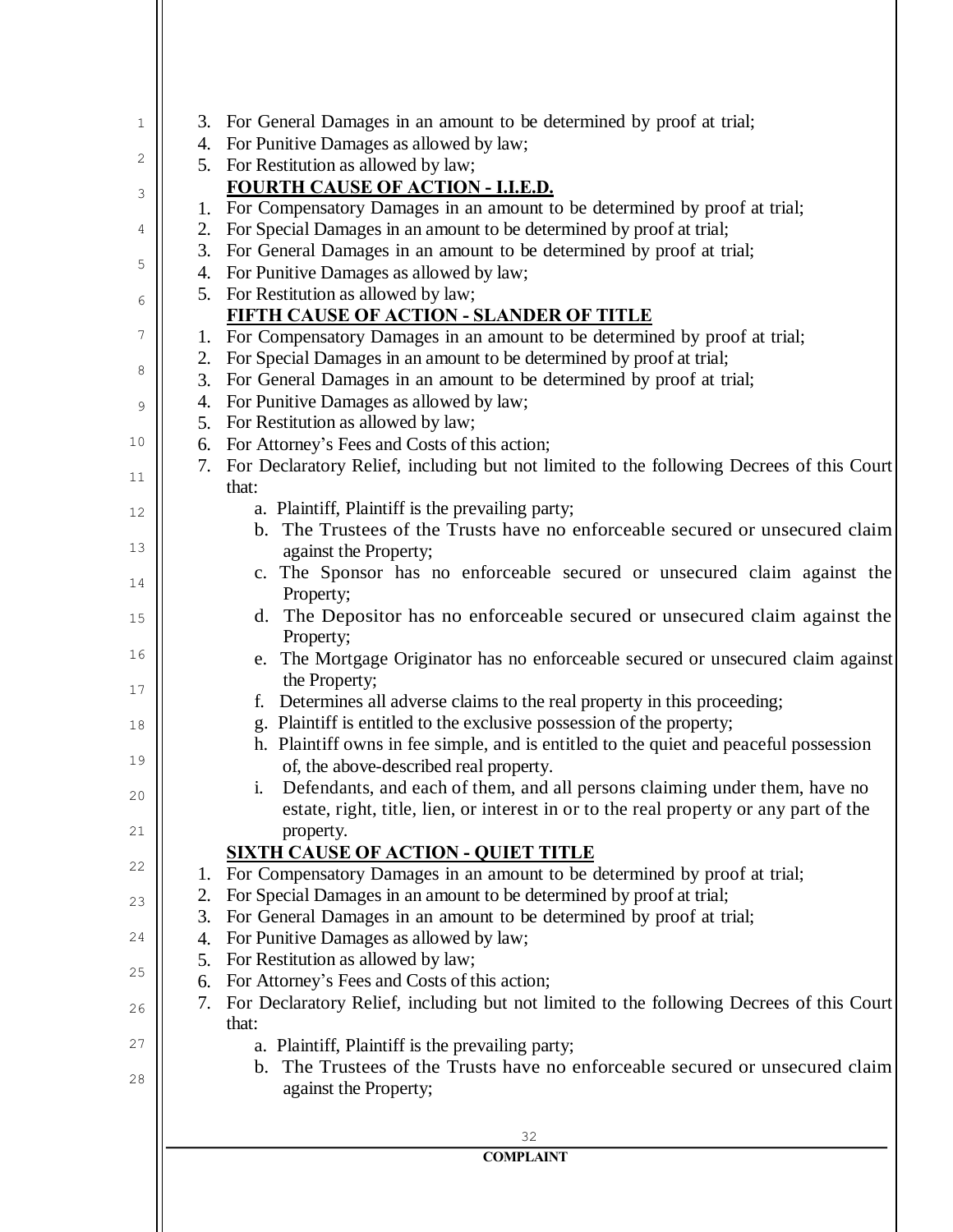| that:<br>a. Plaintiff, Plaintiff is the prevailing party;<br>b. The Trustees of the Trusts have no enforceable secured or unsecured claim<br>against the Property;<br>c. The Sponsor has no enforceable secured or unsecured claim against the<br>Property;<br>d. The Depositor has no enforceable secured or unsecured claim against the<br>Property;<br>e. The Mortgage Originator has no enforceable secured or unsecured claim against<br>the Property;<br>f. Determines all adverse claims to the real property in this proceeding;<br>g. Plaintiff is entitled to the exclusive possession of the property;<br>h. Plaintiff owns in fee simple, and is entitled to the quiet and peaceful possession<br>of, the above-described real property.<br>Defendants, and each of them, and all persons claiming under them, have no<br>i. | 13 |                                                                                           |
|------------------------------------------------------------------------------------------------------------------------------------------------------------------------------------------------------------------------------------------------------------------------------------------------------------------------------------------------------------------------------------------------------------------------------------------------------------------------------------------------------------------------------------------------------------------------------------------------------------------------------------------------------------------------------------------------------------------------------------------------------------------------------------------------------------------------------------------|----|-------------------------------------------------------------------------------------------|
|                                                                                                                                                                                                                                                                                                                                                                                                                                                                                                                                                                                                                                                                                                                                                                                                                                          |    |                                                                                           |
|                                                                                                                                                                                                                                                                                                                                                                                                                                                                                                                                                                                                                                                                                                                                                                                                                                          |    |                                                                                           |
|                                                                                                                                                                                                                                                                                                                                                                                                                                                                                                                                                                                                                                                                                                                                                                                                                                          | 15 |                                                                                           |
|                                                                                                                                                                                                                                                                                                                                                                                                                                                                                                                                                                                                                                                                                                                                                                                                                                          |    |                                                                                           |
|                                                                                                                                                                                                                                                                                                                                                                                                                                                                                                                                                                                                                                                                                                                                                                                                                                          |    |                                                                                           |
|                                                                                                                                                                                                                                                                                                                                                                                                                                                                                                                                                                                                                                                                                                                                                                                                                                          | 17 |                                                                                           |
|                                                                                                                                                                                                                                                                                                                                                                                                                                                                                                                                                                                                                                                                                                                                                                                                                                          | 18 |                                                                                           |
|                                                                                                                                                                                                                                                                                                                                                                                                                                                                                                                                                                                                                                                                                                                                                                                                                                          |    |                                                                                           |
|                                                                                                                                                                                                                                                                                                                                                                                                                                                                                                                                                                                                                                                                                                                                                                                                                                          |    |                                                                                           |
|                                                                                                                                                                                                                                                                                                                                                                                                                                                                                                                                                                                                                                                                                                                                                                                                                                          | 20 |                                                                                           |
|                                                                                                                                                                                                                                                                                                                                                                                                                                                                                                                                                                                                                                                                                                                                                                                                                                          | 21 |                                                                                           |
|                                                                                                                                                                                                                                                                                                                                                                                                                                                                                                                                                                                                                                                                                                                                                                                                                                          |    |                                                                                           |
|                                                                                                                                                                                                                                                                                                                                                                                                                                                                                                                                                                                                                                                                                                                                                                                                                                          | 22 |                                                                                           |
| estate, right, title, lien, or interest in or to the real property or any part of the                                                                                                                                                                                                                                                                                                                                                                                                                                                                                                                                                                                                                                                                                                                                                    | 23 |                                                                                           |
| property.                                                                                                                                                                                                                                                                                                                                                                                                                                                                                                                                                                                                                                                                                                                                                                                                                                |    |                                                                                           |
| <b>EIGHTH CAUSE OF ACTION - VIOLATION OF T.I.L.A.</b>                                                                                                                                                                                                                                                                                                                                                                                                                                                                                                                                                                                                                                                                                                                                                                                    | 24 |                                                                                           |
|                                                                                                                                                                                                                                                                                                                                                                                                                                                                                                                                                                                                                                                                                                                                                                                                                                          | 25 | 1. For Compensatory Damages in an amount to be determined by proof at trial; 2.           |
|                                                                                                                                                                                                                                                                                                                                                                                                                                                                                                                                                                                                                                                                                                                                                                                                                                          |    | For Special Damages in an amount to be determined by proof at trial;                      |
|                                                                                                                                                                                                                                                                                                                                                                                                                                                                                                                                                                                                                                                                                                                                                                                                                                          | 26 |                                                                                           |
| 3. For General Damages in an amount to be determined by proof at trial; 4.                                                                                                                                                                                                                                                                                                                                                                                                                                                                                                                                                                                                                                                                                                                                                               |    |                                                                                           |
| For Punitive Damages as allowed by law;                                                                                                                                                                                                                                                                                                                                                                                                                                                                                                                                                                                                                                                                                                                                                                                                  |    |                                                                                           |
|                                                                                                                                                                                                                                                                                                                                                                                                                                                                                                                                                                                                                                                                                                                                                                                                                                          | 28 |                                                                                           |
|                                                                                                                                                                                                                                                                                                                                                                                                                                                                                                                                                                                                                                                                                                                                                                                                                                          | 27 | 5. For Restitution as allowed by law;<br>6. For Attorney's Fees and Costs of this action; |
|                                                                                                                                                                                                                                                                                                                                                                                                                                                                                                                                                                                                                                                                                                                                                                                                                                          |    |                                                                                           |
|                                                                                                                                                                                                                                                                                                                                                                                                                                                                                                                                                                                                                                                                                                                                                                                                                                          |    |                                                                                           |
|                                                                                                                                                                                                                                                                                                                                                                                                                                                                                                                                                                                                                                                                                                                                                                                                                                          |    |                                                                                           |
|                                                                                                                                                                                                                                                                                                                                                                                                                                                                                                                                                                                                                                                                                                                                                                                                                                          |    |                                                                                           |
|                                                                                                                                                                                                                                                                                                                                                                                                                                                                                                                                                                                                                                                                                                                                                                                                                                          |    |                                                                                           |
|                                                                                                                                                                                                                                                                                                                                                                                                                                                                                                                                                                                                                                                                                                                                                                                                                                          |    |                                                                                           |
|                                                                                                                                                                                                                                                                                                                                                                                                                                                                                                                                                                                                                                                                                                                                                                                                                                          |    |                                                                                           |
|                                                                                                                                                                                                                                                                                                                                                                                                                                                                                                                                                                                                                                                                                                                                                                                                                                          |    |                                                                                           |
|                                                                                                                                                                                                                                                                                                                                                                                                                                                                                                                                                                                                                                                                                                                                                                                                                                          |    |                                                                                           |
|                                                                                                                                                                                                                                                                                                                                                                                                                                                                                                                                                                                                                                                                                                                                                                                                                                          |    |                                                                                           |
|                                                                                                                                                                                                                                                                                                                                                                                                                                                                                                                                                                                                                                                                                                                                                                                                                                          | 19 |                                                                                           |
|                                                                                                                                                                                                                                                                                                                                                                                                                                                                                                                                                                                                                                                                                                                                                                                                                                          |    |                                                                                           |
|                                                                                                                                                                                                                                                                                                                                                                                                                                                                                                                                                                                                                                                                                                                                                                                                                                          |    |                                                                                           |
|                                                                                                                                                                                                                                                                                                                                                                                                                                                                                                                                                                                                                                                                                                                                                                                                                                          |    |                                                                                           |
|                                                                                                                                                                                                                                                                                                                                                                                                                                                                                                                                                                                                                                                                                                                                                                                                                                          |    |                                                                                           |
|                                                                                                                                                                                                                                                                                                                                                                                                                                                                                                                                                                                                                                                                                                                                                                                                                                          |    |                                                                                           |
|                                                                                                                                                                                                                                                                                                                                                                                                                                                                                                                                                                                                                                                                                                                                                                                                                                          |    |                                                                                           |
|                                                                                                                                                                                                                                                                                                                                                                                                                                                                                                                                                                                                                                                                                                                                                                                                                                          | 16 |                                                                                           |
|                                                                                                                                                                                                                                                                                                                                                                                                                                                                                                                                                                                                                                                                                                                                                                                                                                          |    |                                                                                           |
|                                                                                                                                                                                                                                                                                                                                                                                                                                                                                                                                                                                                                                                                                                                                                                                                                                          |    |                                                                                           |
|                                                                                                                                                                                                                                                                                                                                                                                                                                                                                                                                                                                                                                                                                                                                                                                                                                          |    |                                                                                           |
|                                                                                                                                                                                                                                                                                                                                                                                                                                                                                                                                                                                                                                                                                                                                                                                                                                          | 14 |                                                                                           |
|                                                                                                                                                                                                                                                                                                                                                                                                                                                                                                                                                                                                                                                                                                                                                                                                                                          |    |                                                                                           |
|                                                                                                                                                                                                                                                                                                                                                                                                                                                                                                                                                                                                                                                                                                                                                                                                                                          |    |                                                                                           |
| 7. For Declaratory Relief, including but not limited to the following Decrees of this Court                                                                                                                                                                                                                                                                                                                                                                                                                                                                                                                                                                                                                                                                                                                                              |    |                                                                                           |
| 6. For Attorney's Fees and Costs of this action;                                                                                                                                                                                                                                                                                                                                                                                                                                                                                                                                                                                                                                                                                                                                                                                         | 12 | 5. For Restitution as allowed by law;                                                     |
|                                                                                                                                                                                                                                                                                                                                                                                                                                                                                                                                                                                                                                                                                                                                                                                                                                          | 11 | For Punitive Damages as allowed by law;                                                   |
|                                                                                                                                                                                                                                                                                                                                                                                                                                                                                                                                                                                                                                                                                                                                                                                                                                          |    | 3. For General Damages in an amount to be determined by proof at trial; 4.                |
|                                                                                                                                                                                                                                                                                                                                                                                                                                                                                                                                                                                                                                                                                                                                                                                                                                          | 10 | For Special Damages in an amount to be determined by proof at trial;                      |
|                                                                                                                                                                                                                                                                                                                                                                                                                                                                                                                                                                                                                                                                                                                                                                                                                                          |    |                                                                                           |
|                                                                                                                                                                                                                                                                                                                                                                                                                                                                                                                                                                                                                                                                                                                                                                                                                                          | 9  |                                                                                           |
| 1. For Compensatory Damages in an amount to be determined by proof at trial; 2.                                                                                                                                                                                                                                                                                                                                                                                                                                                                                                                                                                                                                                                                                                                                                          |    |                                                                                           |
| <b>SEVENTH CAUSE OF ACTION - DECLARATORY RELIEF</b>                                                                                                                                                                                                                                                                                                                                                                                                                                                                                                                                                                                                                                                                                                                                                                                      | 8  |                                                                                           |
| property.                                                                                                                                                                                                                                                                                                                                                                                                                                                                                                                                                                                                                                                                                                                                                                                                                                |    |                                                                                           |
| estate, right, title, lien, or interest in or to the real property or any part of the                                                                                                                                                                                                                                                                                                                                                                                                                                                                                                                                                                                                                                                                                                                                                    | 7  | Defendants, and each of them, and all persons claiming under them, have no<br>$\dot{1}$ . |
|                                                                                                                                                                                                                                                                                                                                                                                                                                                                                                                                                                                                                                                                                                                                                                                                                                          |    |                                                                                           |
|                                                                                                                                                                                                                                                                                                                                                                                                                                                                                                                                                                                                                                                                                                                                                                                                                                          |    |                                                                                           |
| of, the above-described real property.                                                                                                                                                                                                                                                                                                                                                                                                                                                                                                                                                                                                                                                                                                                                                                                                   | 6  | h. Plaintiff owns in fee simple, and is entitled to the quiet and peaceful possession     |
|                                                                                                                                                                                                                                                                                                                                                                                                                                                                                                                                                                                                                                                                                                                                                                                                                                          |    |                                                                                           |
|                                                                                                                                                                                                                                                                                                                                                                                                                                                                                                                                                                                                                                                                                                                                                                                                                                          | 5  |                                                                                           |
| g. Plaintiff is entitled to the exclusive possession of the property;                                                                                                                                                                                                                                                                                                                                                                                                                                                                                                                                                                                                                                                                                                                                                                    |    | Determines all adverse claims to the real property in this proceeding;<br>f.              |
|                                                                                                                                                                                                                                                                                                                                                                                                                                                                                                                                                                                                                                                                                                                                                                                                                                          | 4  | the Property;                                                                             |
|                                                                                                                                                                                                                                                                                                                                                                                                                                                                                                                                                                                                                                                                                                                                                                                                                                          |    | e. The Mortgage Originator has no enforceable secured or unsecured claim against          |
|                                                                                                                                                                                                                                                                                                                                                                                                                                                                                                                                                                                                                                                                                                                                                                                                                                          | 3  | Property;                                                                                 |
|                                                                                                                                                                                                                                                                                                                                                                                                                                                                                                                                                                                                                                                                                                                                                                                                                                          | 2  |                                                                                           |
|                                                                                                                                                                                                                                                                                                                                                                                                                                                                                                                                                                                                                                                                                                                                                                                                                                          |    | Property;                                                                                 |
| d. The Depositor has no enforceable secured or unsecured claim against the                                                                                                                                                                                                                                                                                                                                                                                                                                                                                                                                                                                                                                                                                                                                                               | 1  | c. The Sponsor has no enforceable secured or unsecured claim against the                  |
|                                                                                                                                                                                                                                                                                                                                                                                                                                                                                                                                                                                                                                                                                                                                                                                                                                          |    |                                                                                           |
|                                                                                                                                                                                                                                                                                                                                                                                                                                                                                                                                                                                                                                                                                                                                                                                                                                          |    |                                                                                           |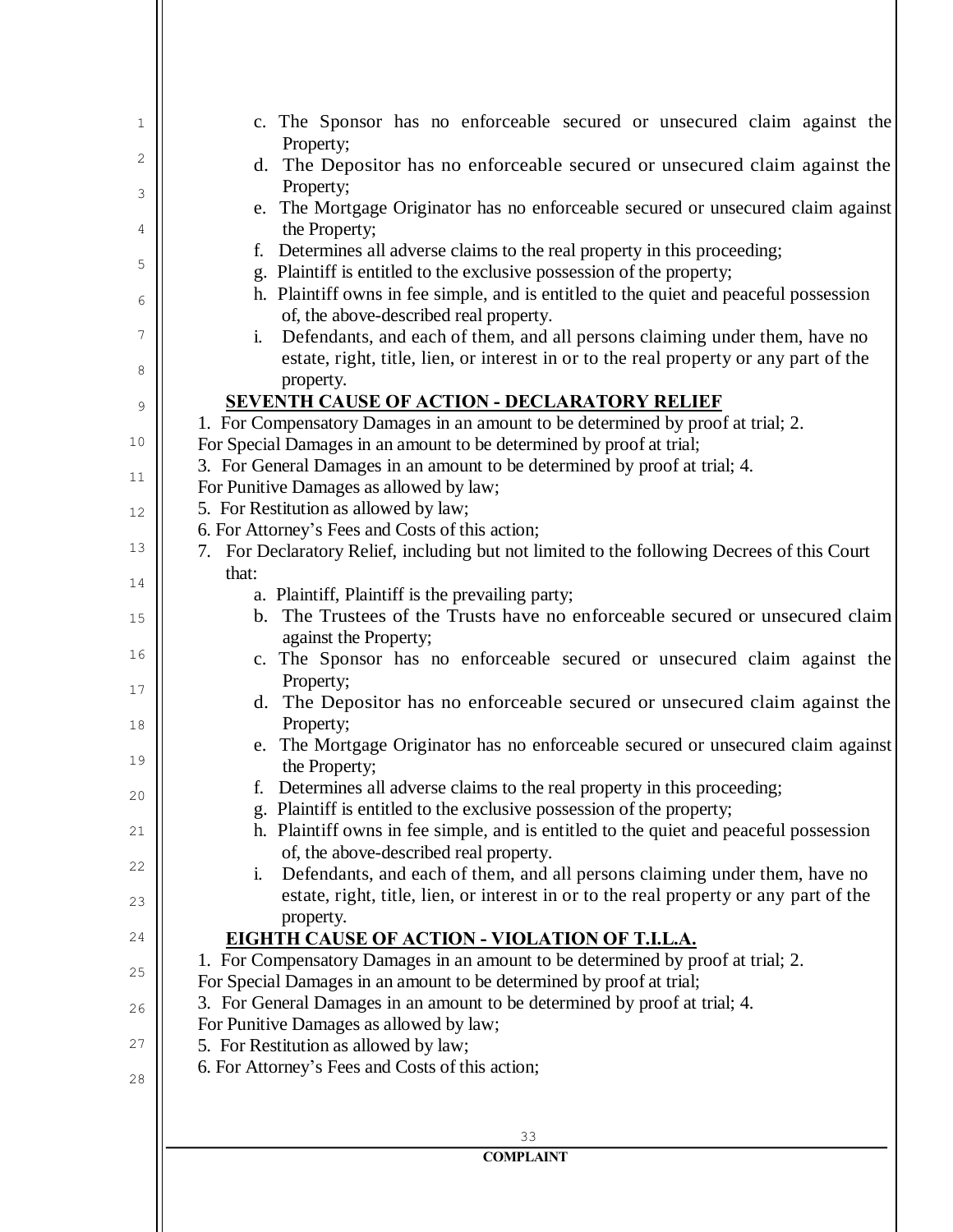| 1        | 7. For Declaratory Relief, including but not limited to the following Decrees of this Court<br>that:                                                  |
|----------|-------------------------------------------------------------------------------------------------------------------------------------------------------|
| 2        | a. Plaintiff, Plaintiff is the prevailing party;                                                                                                      |
| 3        | b. The Trustees of the Trusts have no enforceable secured or unsecured claim<br>against the Property;                                                 |
| 4        | c. The Sponsor has no enforceable secured or unsecured claim against the<br>Property;                                                                 |
| 5        | d. The Depositor has no enforceable secured or unsecured claim against the                                                                            |
| 6        | Property;<br>e. The Mortgage Originator has no enforceable secured or unsecured claim against                                                         |
| 7        | the Property;<br>f. Determines all adverse claims to the real property in this proceeding;                                                            |
| 8        | g. Plaintiff is entitled to the exclusive possession of the property;                                                                                 |
|          | h. Plaintiff owns in fee simple, and is entitled to the quiet and peaceful possession                                                                 |
| 9        | of, the above-described real property.                                                                                                                |
| 10       | Defendants, and each of them, and all persons claiming under them, have no<br>$\mathbf{i}$ .                                                          |
|          | estate, right, title, lien, or interest in or to the real property or any part of the                                                                 |
| 11       | property.                                                                                                                                             |
| 12       | NINTH CAUSE OF ACTION - VIOLATION OF R.E.S.P.A.                                                                                                       |
|          | 1. For Compensatory Damages in an amount to be determined by proof at trial;                                                                          |
| 13       | For Special Damages in an amount to be determined by proof at trial;<br>2.                                                                            |
|          | For General Damages in an amount to be determined by proof at trial;<br>3.                                                                            |
| 14       | For Punitive Damages as allowed by law;<br>4.                                                                                                         |
| 15       | For Restitution as allowed by law;<br>5.                                                                                                              |
|          | 6. For Attorney's Fees and Costs of this action;                                                                                                      |
| 16       | 7. For Declaratory Relief, including but not limited to the following Decrees of this Court                                                           |
| 17       | that:                                                                                                                                                 |
|          | a. Plaintiff, Plaintiff is the prevailing party;                                                                                                      |
| 18       | b. The Trustees of the Trusts have no enforceable secured or unsecured claim<br>against the Property;                                                 |
| 19<br>20 | c. The Sponsor has no enforceable secured or unsecured claim against the<br>Property;                                                                 |
| 21       | d. The Depositor has no enforceable secured or unsecured claim against the<br>Property;                                                               |
|          | e. The Mortgage Originator has no enforceable secured or unsecured claim against                                                                      |
| 22       | the Property;                                                                                                                                         |
| 23       | Determines all adverse claims to the real property in this proceeding;<br>f.<br>g. Plaintiff is entitled to the exclusive possession of the property; |
| 24       | h. Plaintiff owns in fee simple, and is entitled to the quiet and peaceful possession                                                                 |
|          | of, the above-described real property.                                                                                                                |
| 25       | Defendants, and each of them, and all persons claiming under them, have no<br>i.                                                                      |
|          | estate, right, title, lien, or interest in or to the real property or any part of the                                                                 |
| 26       | property.                                                                                                                                             |
| 27       | <b>TENTH CAUSE OF ACTION - RECISSION</b>                                                                                                              |
|          | 1. For Compensatory Damages in an amount to be determined by proof at trial;                                                                          |
| 28       | For Special Damages in an amount to be determined by proof at trial;<br>2.                                                                            |
|          | 34                                                                                                                                                    |
|          | <b>COMPLAINT</b>                                                                                                                                      |
|          |                                                                                                                                                       |
|          |                                                                                                                                                       |